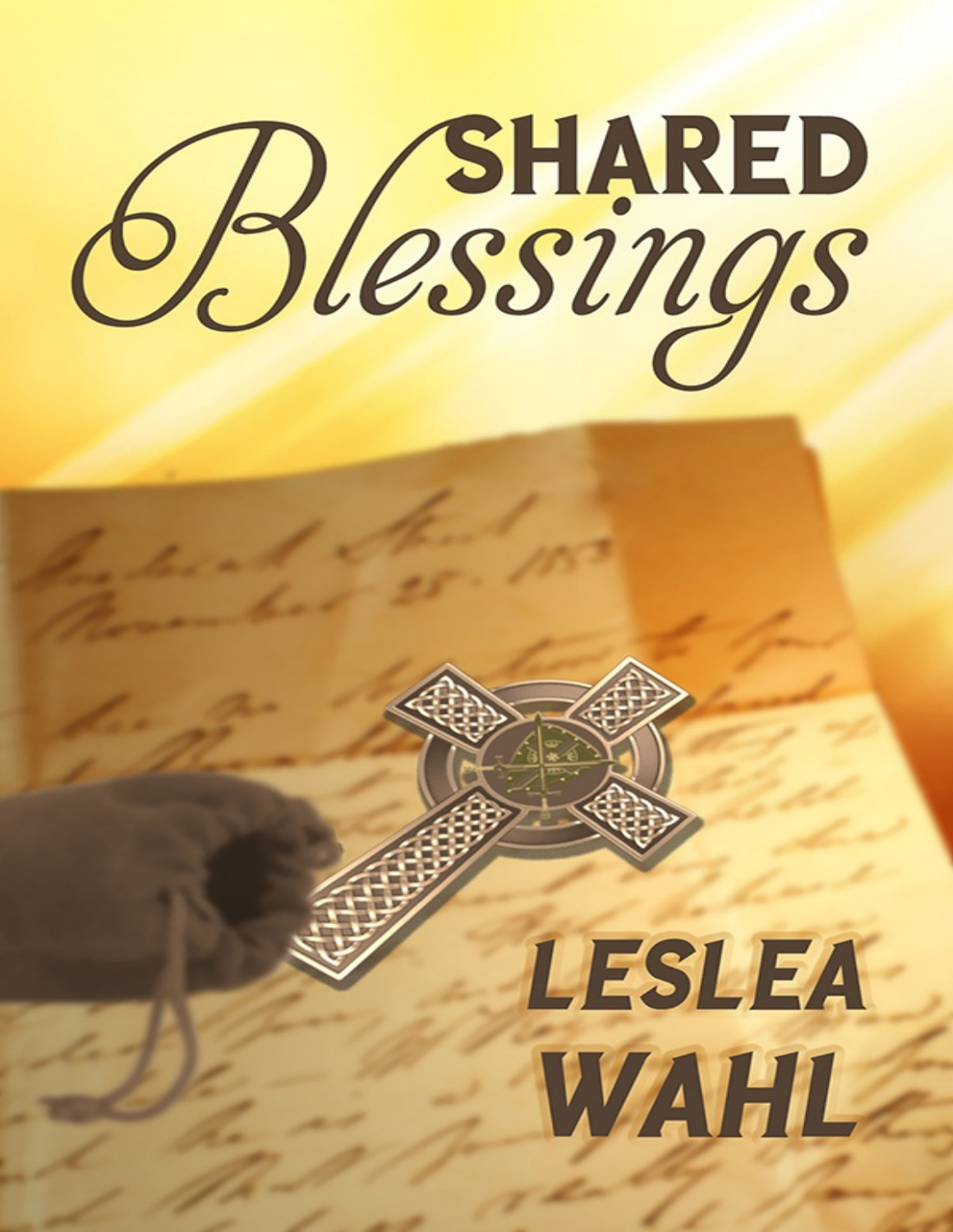Welcome! The following short story is written as an introduction to characters in two of my Young Adult novels. Jake and Sophie appear in *The Perfect Blindside* and the upcoming *Extreme Blindside*. Ryan and Josie's story can be found in *An Unexpected Role.*

I have had a lot of fun with these four characters. In fact, they appear together in a few other short stories—*More Precious Than Gold* and *Unlikely Witnesses*. For those who love these characters, here is the chronological order is all of the stories:

*Shared Blessings* – the winter of their sophomore year of high school *An Unexpected Role* – the summer between their sophomore and junior years *The Perfect Blindside* – the fall of their junior year of high school *Extreme Blindside* – the winter of their junior year of high school *More Precious Than Gold* – the summer between their junior and senior years *Unlikely Witnesses* – the summer between their junior and senior years

I hope you enjoy *Shared Blessings*!

Leslea Wahl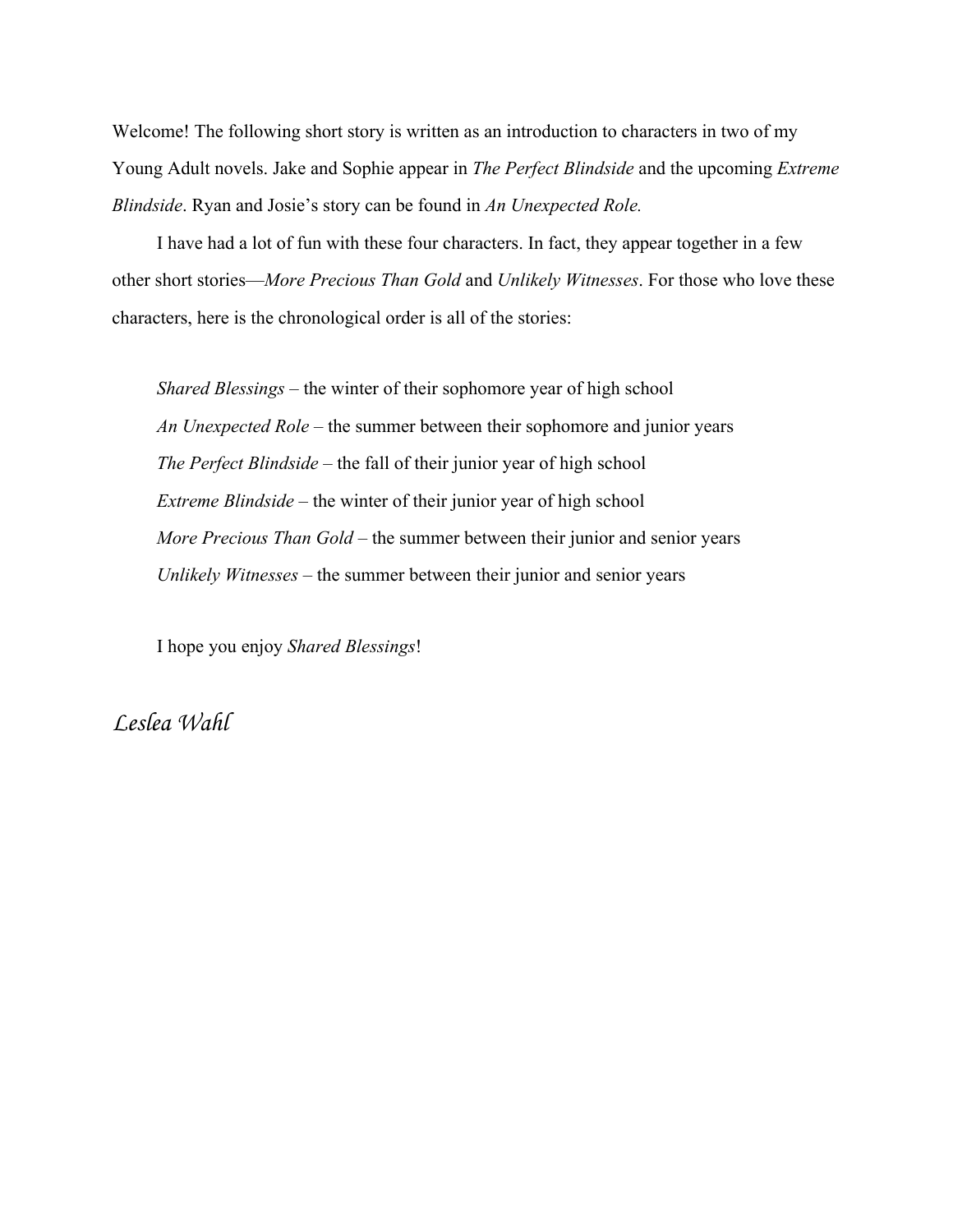Shared Blessings

Leslea Wahl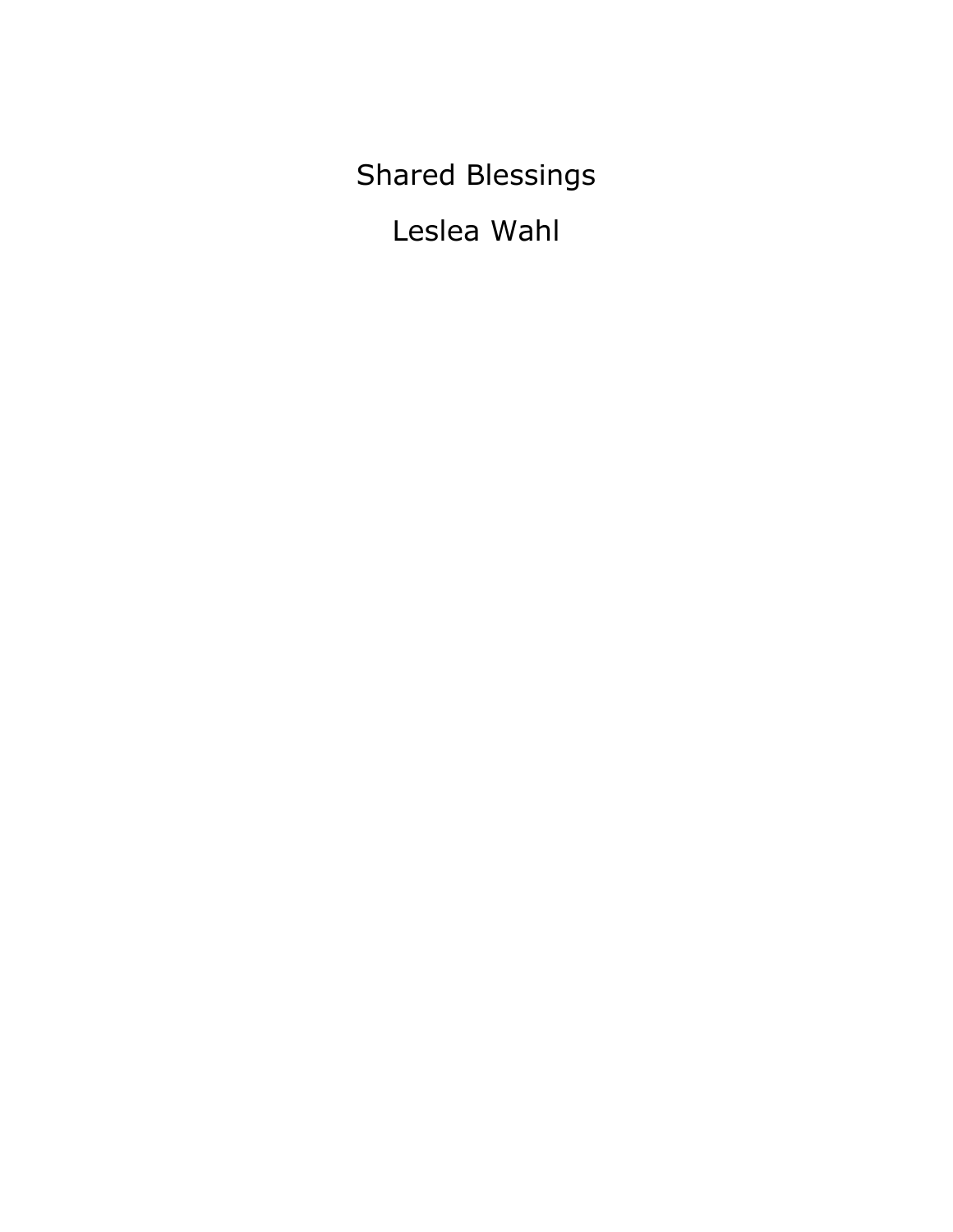# Jake

DAD GLANCES OVER HIS SHOULDER as he pulls the SUV onto the highway. "I should have had you drive, Jake. You need to get your driving hours in."

From the backseat, I glance out the window as we whiz past the vacant, snowy cornfields. "I'll take a shift after we stop for lunch." Plenty of time remains to get my hours in. I'm probably over the required amount already. These weekly drives from Kansas to the Colorado Rockies for training have made that task easy.

Mom looks over her shoulder. "I still can't believe your new coach wanted you to participate in this event."

"Me, either." The last few months have been crazy. My passion for snowboarding jumped to a whole new level. We were all surprised when the coach I'd been working with for years suggested I start training with one of the elite halfpipe coaches. Training with this new coach throughout the fall proved an amazing experience. Being with him and the top athletes he works with…a dream come true. But when he suggested I participate in this weekend's event—well, shocked is an understatement. I mean, the top of the top snowboarders will all be there. The Grand Prix is, after all, the qualifying event for the upcoming Olympics.

I shake my head at that thought. The *Olympics*. Of course, there's no chance I'll go. Only the top-three-scoring guys will make the team and represent the country while competing for the gold. But since Coach thinks I'm about ready to start riding at some of the elite competitions, he suggested attending this weekend's event to get a little more experience. I'm stoked he thinks I'm ready to start competing with the top riders and also beyond excited to meet the athletes I've grown up admiring. This will be an epic weekend.

"Did you remember to bring your homework?" Once again, Mom turns her head to look at me.

"Yep." I pat the backpack lying next to me on the seat.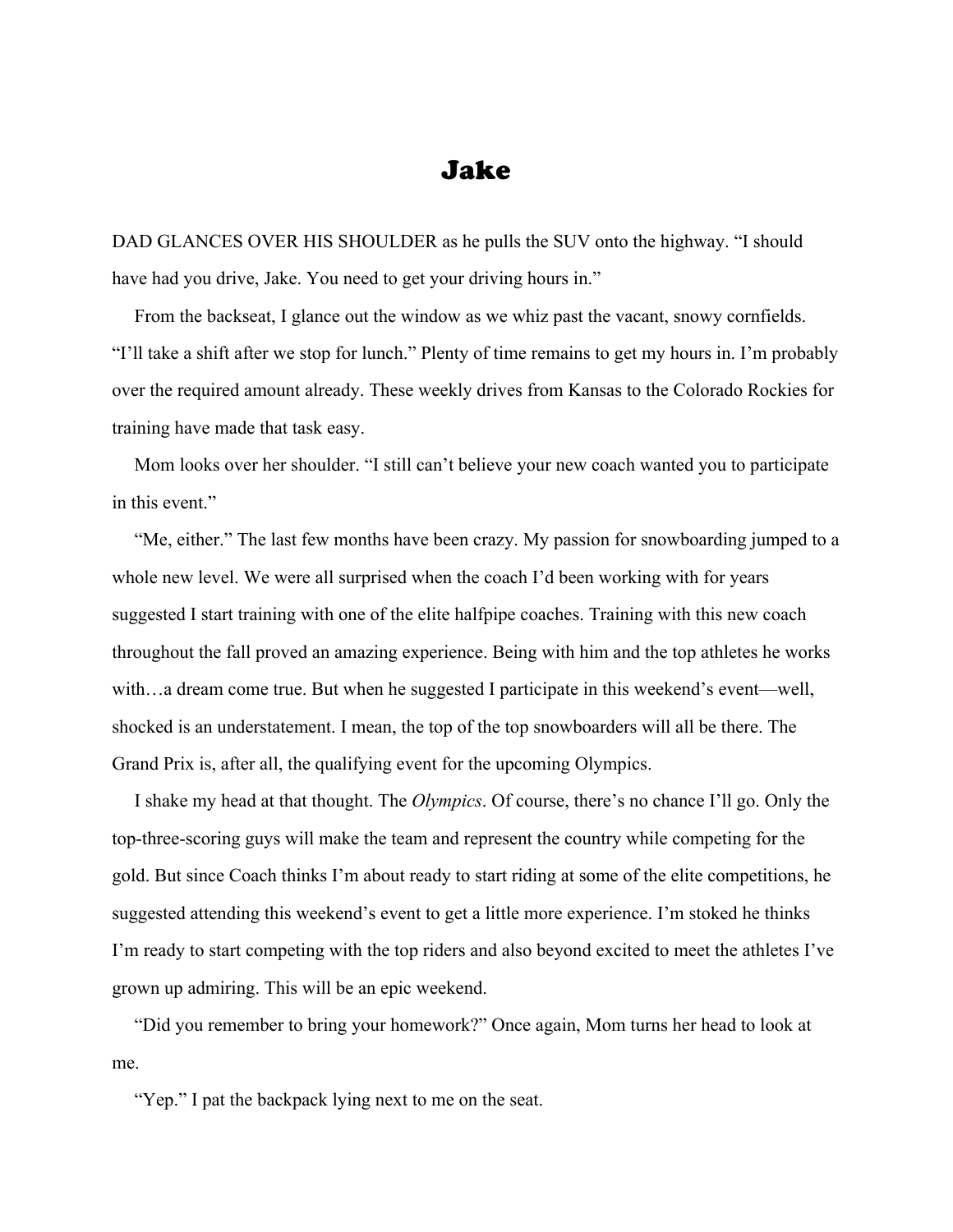Her eyes shift to the small brown bag on my other side. "What's that?"

I pick up the velvety pouch. "Rick gave it to me. He said it's kinda like a good luck charm."

"Oh, that was nice of him." She turns back to watch the black ribbon of highway in front of us. "Which audio book shall we listen to?"

"Anything."

"How about *The Great Gatsby*?" she asks.

"Sure." My dad and I answer in unison. Mom's really the only one who cares what we listen to anyway.

As she switches from the radio to the audio book, I open the drawstring bag and turn it upside down. A gold cross and two notes spill out onto my lap. I unfold the lined paper to read Rick's messy handwriting. His penmanship is as bad as it was in grade school.

*Jake,*

*So proud of you, man. My aunt gave me this cross after my Confirmation. She found it in some antique store when she was traveling in Ireland. It's a blessing that is supposed to be* shared. So, I'm passing it on to you—a blessing for the upcoming race. Then you are to give it *to someone you think could use a blessing. The attached note explains it better. It's not that you need any extra help, but I wanted you to know that my thoughts are with you. Do us proud.*

### *Rick*

I rub my fingers along the intricately carved cross. Interconnecting loops, like a chain, outline the cross, and a cool design with swords and a shield adorns the center. Rick's not usually the sentimental type, so the gift really means a lot. The two of us, along with our third cohort, John, have been buds for as long as I remember. Now we're in high school and still as close as ever. They've been so cool the last few years, when I spent most weekends traveling to Colorado. I was gone a lot, but they always made me feel included. I'm lucky to have them.

I open the note card next and read the feminine, loopy handwriting.

*Congratulations! You are the recipient of a specially blessed cross originally from Ireland.*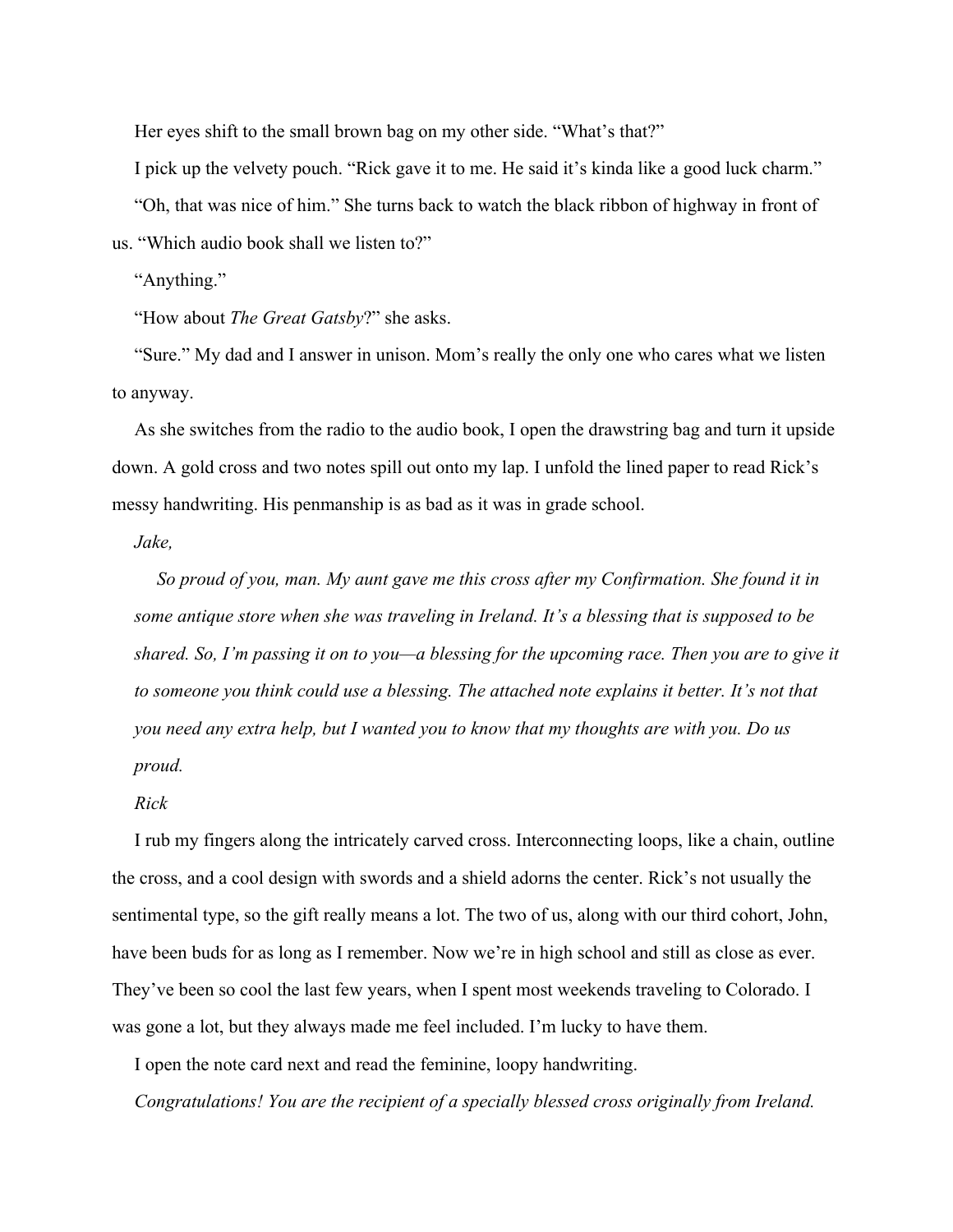This item has a unique history. I'm told that long ago, a princess gave it to a beloved friend. She *had the cross blessed before the friend left on a long journey and gave him specific instructions. When the time came, he should hand of the blessed cross to someone else who might need a special blessing as they traveled through life. This cross is meant to be a reminder that someone* cares and is praying for you. Just as you are blessed with special prayers, you in turn must pass *the blessing on to someone you would like to pray for. Someone you feel could benefit from a special blessing. Then that person will do the same. Somehow, this cross made its way back to Ireland after many years of world travel. Let us continue this beautiful tradition. May God's blessings fill you with love, friendship, and wonderful moments on your journey through life.*

What a cool idea. I rub my fingers along the intricate carvings and wonder how many places this cross has been.

\* \* \* \*

I stand at the base of the halfpipe, completely overwhelmed. The crowd is massive. None of the other competitions I've been to compare to this.

A hand clasps my shoulder and I turn to see Coach. "Jake, I'm glad you could make it."

"Hi, Coach. Thank you so much for letting me be part of this."

"You've got to start getting more experience sometime. Might as well be now. It's a great opportunity to watch the top competitors. You can learn a lot."

Before I can respond, his attention shifts, and he waves someone over. I follow his gaze to see Tommy Henderson walking toward us. *Tommy Henderson!* I've had this guy's posters hanging in my room since forever. One of the best parts of working with Coach is that he is also Tommy's coach. I've already met Max and Gus, the other two boarders who work with him, but I hadn't met Tommy. He'd been in Europe for a few months, traveling between competitions.

He strolls over and grasps Coach's hand. I stare at his signature spiky hair and goatee, stunned that I'm actually meeting my idol.

Tommy's gaze shifts to mine. "You must be the new Young Gun. Trying to unseat the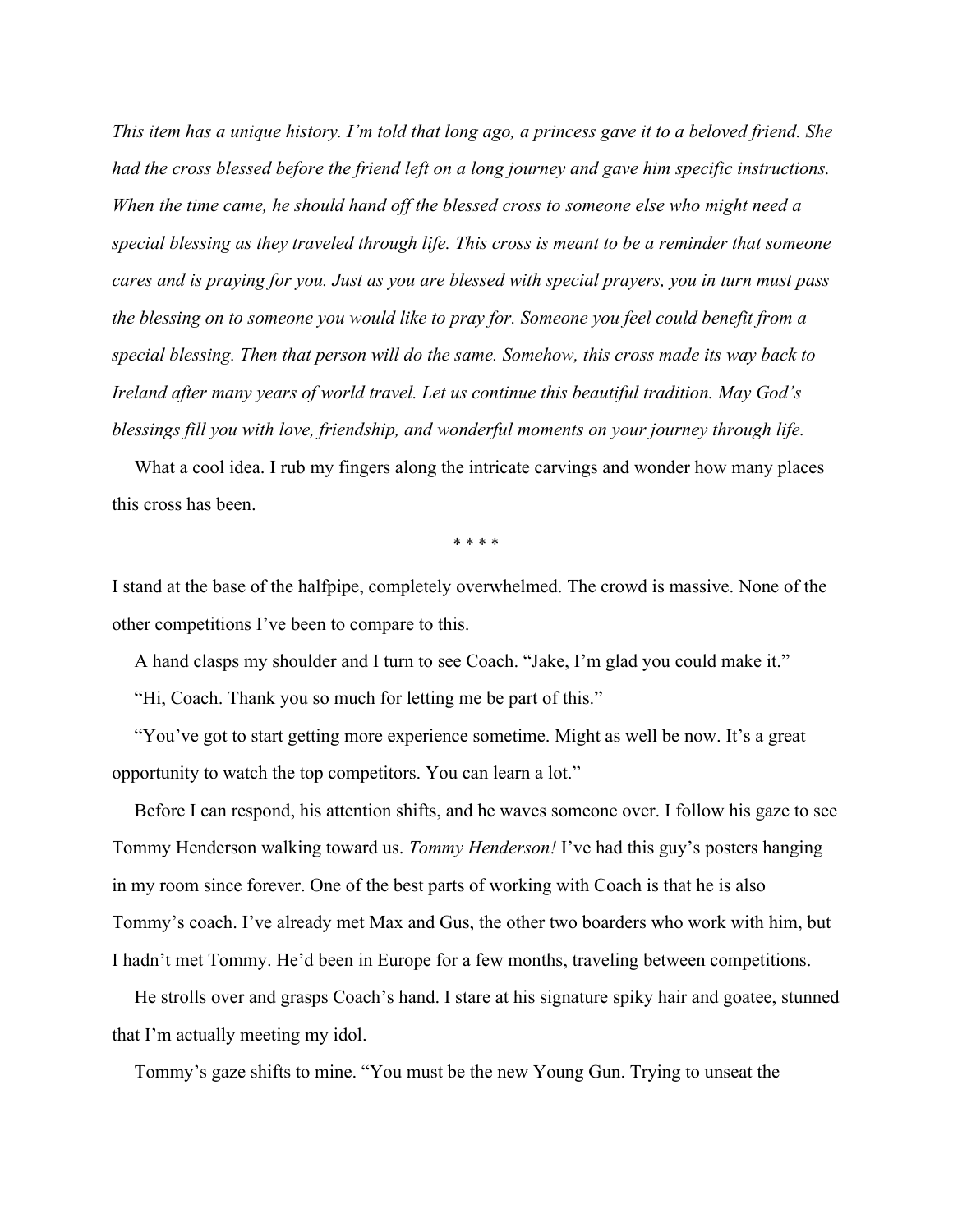master?" His breath forms a cloud in the cold air.

I gulp. "Oh. No, sir."

He laughs. "Just joking, kid. But hey, no calling me *sir*. It's Tommy." He extends his hand.

I'm glad I'm wearing gloves, so he doesn't have to know how sweaty my hands are.

Soon Max and Gus join us. Even though our sport is an individual one, we are now considered teammates since we all work with the same coach and will be training together.

"Glad you've all finally met," Coach tells us. "I have an announcement. I've agreed to take on one other snowboarder."

"Another newbie?" Max nudges me.

Coach shakes his head. "This rider is quite experienced but thinks it would be of benefit working with me, and with all of you."

Gus glances around at the other snowboarders milling around. "Who is it?"

Personally, I wouldn't mind if it was Matt Brown. He's closer to my age than any of the other top riders. Someone to pal around with might be nice.

Coach grins. "You won't find your new teammate here. She's not competing in the Men's Halfpipe."

"*She*?" Max says, exchanging a look with Gus.

Wasn't expecting that.

Tommy tilts his head. "Rachael Edwards? I've been telling her for months that she should work with you."

Coach confirms with a nod.

"Do we have to clean up our language?" Max asks.

Tommy playfully punches him. "Don't worry about Rachael. She'll have no trouble standing up for herself."

Coach claps his hands. "Okay. Let's see what happens today and who might be making the Olympic team. Good luck to you all. Jake, you're in the first set of riders. You should get to the top of the run."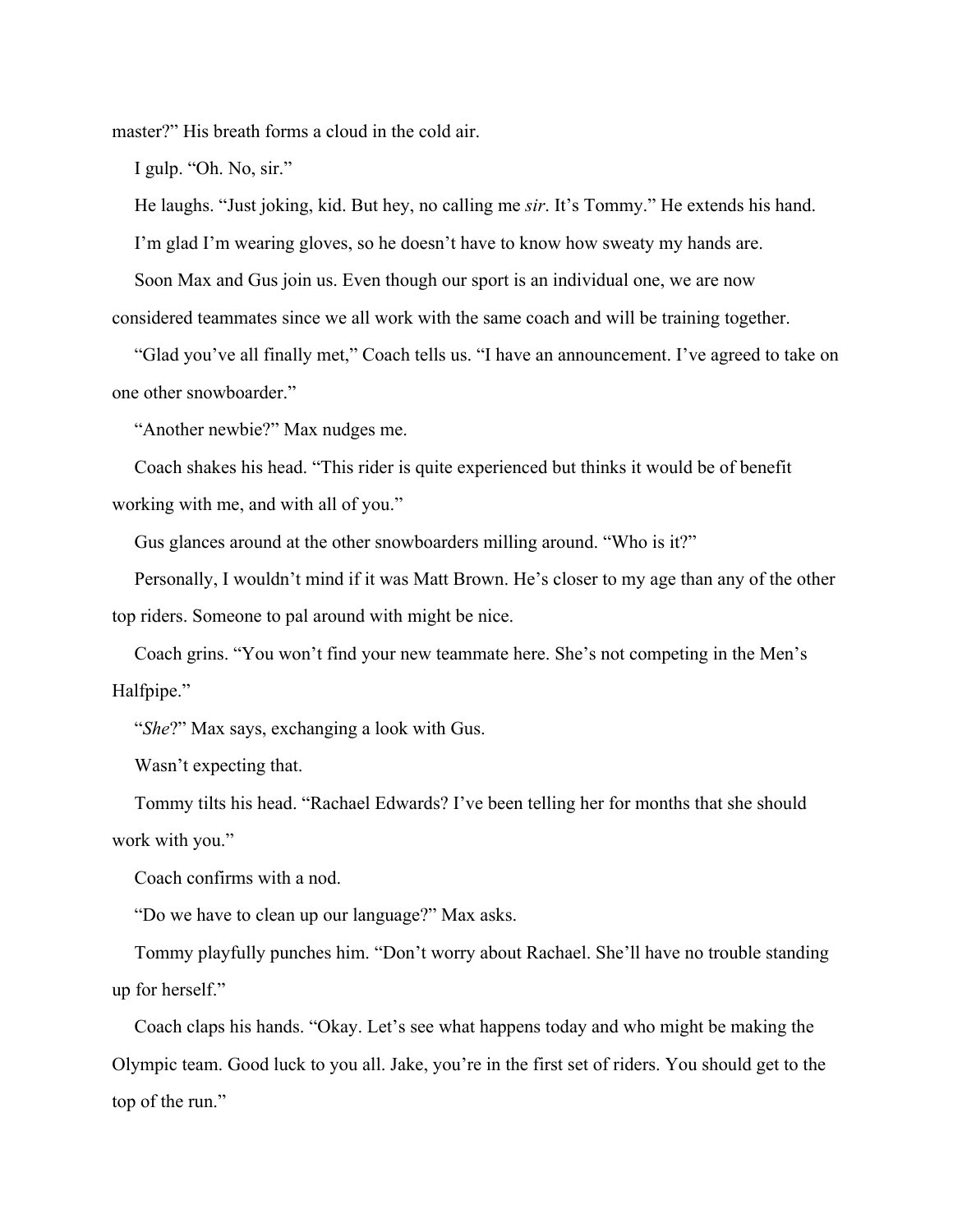Tommy slaps my shoulder. "Just have fun, kid."

I grab my board and set off toward the starting area. I expect my nerves to jangle but since there's zero chance that I will place anywhere in the top ten, I'm surprisingly chill—just stoked to be here and to watch these guys.

\* \* \* \*

The day flies by. My first of three runs is probably the best I've ever thrown down. The praise from my parents and Coach feels great. I watch all the other riders, in awe of their runs. The level of tricks is sick. A few of the guys crash and burn. I figure their nerves got the best of them.

With the second set of runs, things start to get interesting. I manage another solid performance. When I come down after my turn on the halfpipe, I hear some murmurings. The halfpipe world is a small community, people are probably trying to figure out who I am. This second round of runs starts to knock people out of contention, including Gus. Poor guy. Tommy, Matt Brown, Harris Redmond, Max, and Flip Barkley lead the pack. I'm not out of contention yet. I find that both satisfying and downright unbelievable.

The third round begins, and a buzz of excitement rolls over the crowd. I'm in the first group that's anywhere close to the top ten, but it's still an impossible longshot. I get ready for my run, bursts of electricity coursing through my nervous system. This is my last run with these top contenders–for now. Time to give it all I've got.

I start down the hill toward the lip of the halfpipe, then pick up speed and shoot up the wall. Flying off the edge, I begin the twists and turns that always wow the crowd. My landing is solid, and I rocket up the other side. I'm higher than usual above the coping edge but I focus on my trick and refuse to panic. I spot the landing then continue to the other side, momentum shooting me far above the halfpipe and watching crowd.

No doubt my mom is clinging to Dad's arm. She hates this last trick because of the blindside landing. I nail it though. As I make my way to the waiting crowd, I'm stunned by the roar of the spectators. I know I had a good run, but the deafening cheers are far more enthusiastic than I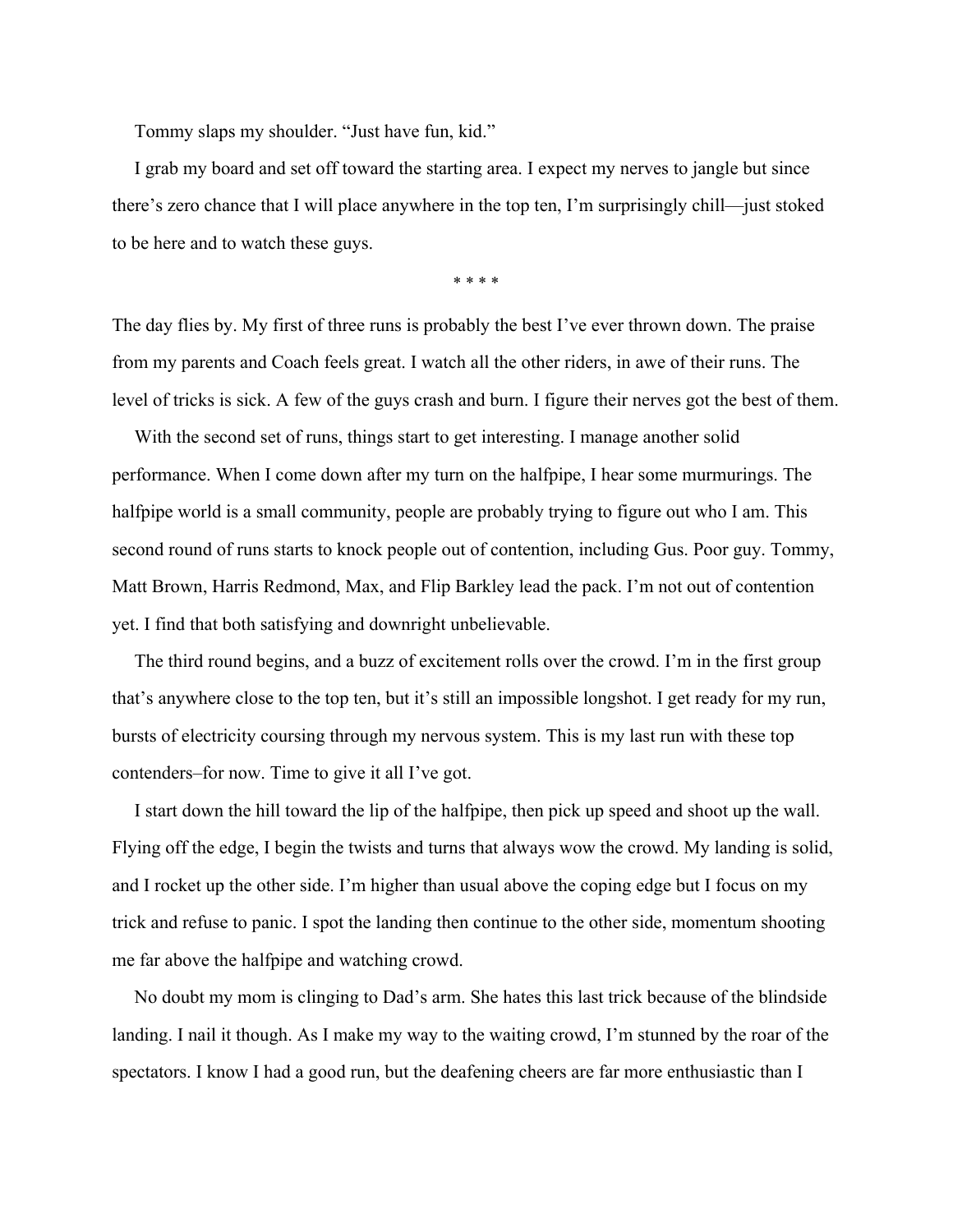expected.

The scores are posted, and I stare at my name on the board. Has there been some mistake in calculations? Because if these scores are correct, then I've narrowed the gap with the top contenders.

Tommy rushes over and wraps his arm around my neck. "Dang, kid. I may have underestimated you."

All I can do is grin; no words even come to mind.

I find my parents in the crowd, and we watch the remainder of the competition together. Max falls on his final landing, taking him out of contention. By some miracle, my name doesn't move off the top five list. I sit at number four behind Tommy, Flip Barkley, and Matt Brown. Only the top three riders will make the Olympic team, so I'm out of the running for that, but still jazzed that I've placed so high. This personal achievement is shocking. Maybe that blessing from Rick helped after all.

The overwhelming energy in the air, along with jangled nerves, have messed with many of the athletes. It's painful to watch as top riders fall, slip, and struggle with landings. The three guys ahead of me on the scoreboard all have phenomenal runs and the results remain unchanged. Tommy has clinched the number one spot. Flip is second and Matt is third. Our Olympic team is set.

As the crowd begins to disperse, I notice Matt talking with his coach. They seem to be arguing about something. That's odd. He made the team, after all. I start stuffing gear into my bag, keeping one eye on Matt, who turns and rides the lift up to the starting area. Is he taking another run?

Sure enough. I stand next to my parents and watch him adjust his board and helmet, then glide down toward the halfpipe. He must want to improve some aspect of his score. I can't imagine what. The guy looked solid.

The remaining spectators watch, as well. Matt's tricks seem sharp. He flies up the wall and pulls himself into a series of twists.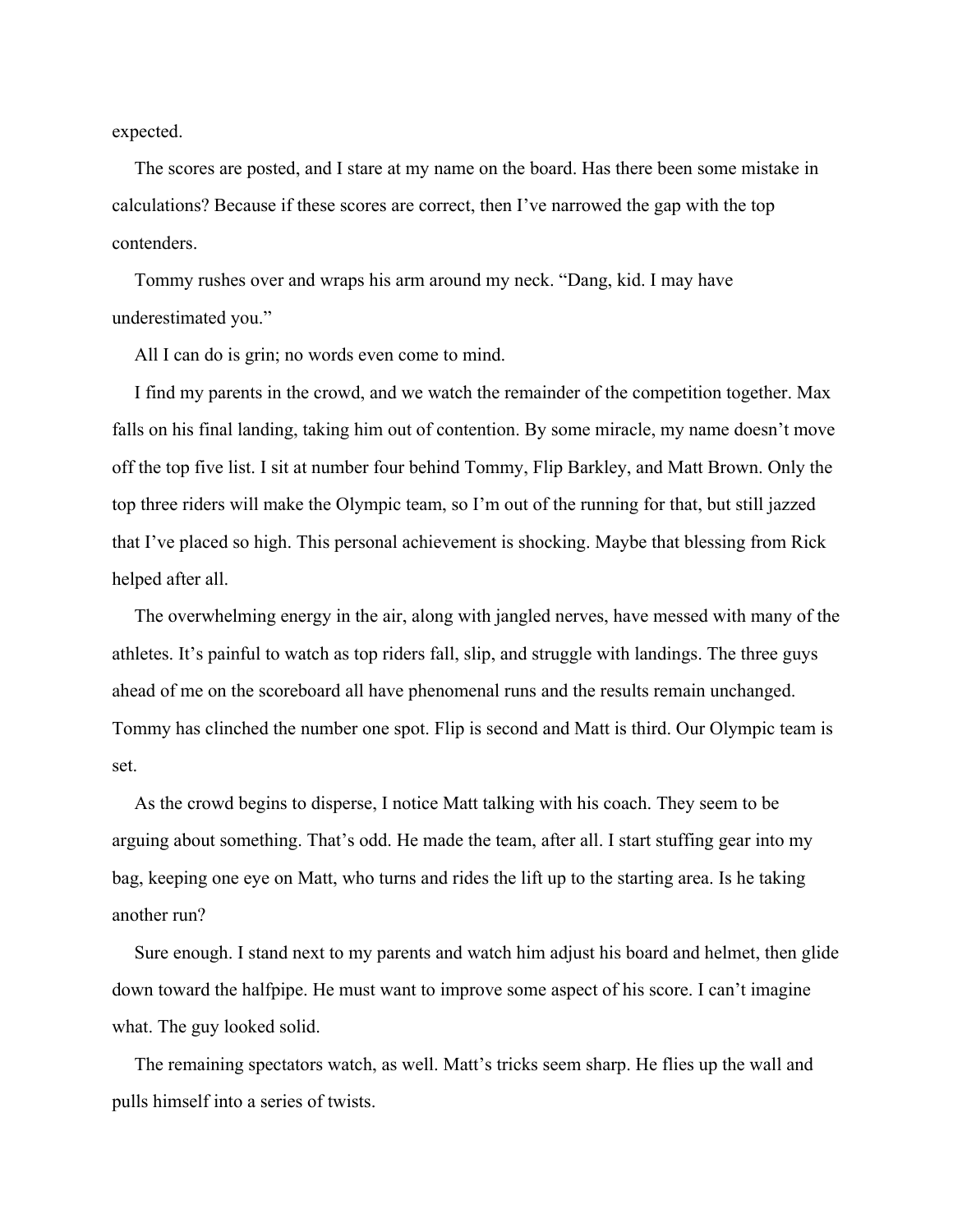Then it all goes wrong.

As he's plummeting back toward the ground, his leg smashes into the wall, ricocheting him into the middle of the halfpipe. I flinch, not sure which is more terrifying, the sight of Matt lying limp and clearly injured, or the horrified screams around me.

My mom clings to my arm. "Oh, my gosh."

In moments, emergency personnel swarm around the downed snowboarder. He's loaded onto a toboggan and taken away.

*God, please help him to be all right.*

\* \* \* \*

Later that night as we relax in our hotel room and relive my runs, Dad's phone rings.

"Hello? Oh, hi." His eyes flick to me. "Yes, he's here. I'll put you on speaker so we can all hear you." He taps the screen then lays the phone on the bed. "Okay, Coach, go ahead."

"Jake, how're you doing?" Coach's gravelly voice fills the room.

"Great."

"You were amazing today, kid. I'm proud of your focus and performance."

"Thank you, sir. Have you heard anything about Matt?"

"Yes. That's why I'm calling. He apparently wanted to fix a little something that was off in one of his tricks. I just heard that he broke a leg and will be unable to take his place on the team."

I shake my head, hurting for him. Having that Olympic dream snatched away must be devastating.

"Jake." Coach's voice draws me back into the conversation. "Do you know what this means?"

Mom's hand covers her mouth. My mind tries to keep up, but nothing registers through the shock of it all.

Coach continues. "You are now the third snowboarder to represent the United States in the upcoming Olympics."

I stare at the phone, not quite grasping the enormity of Coach's announcement.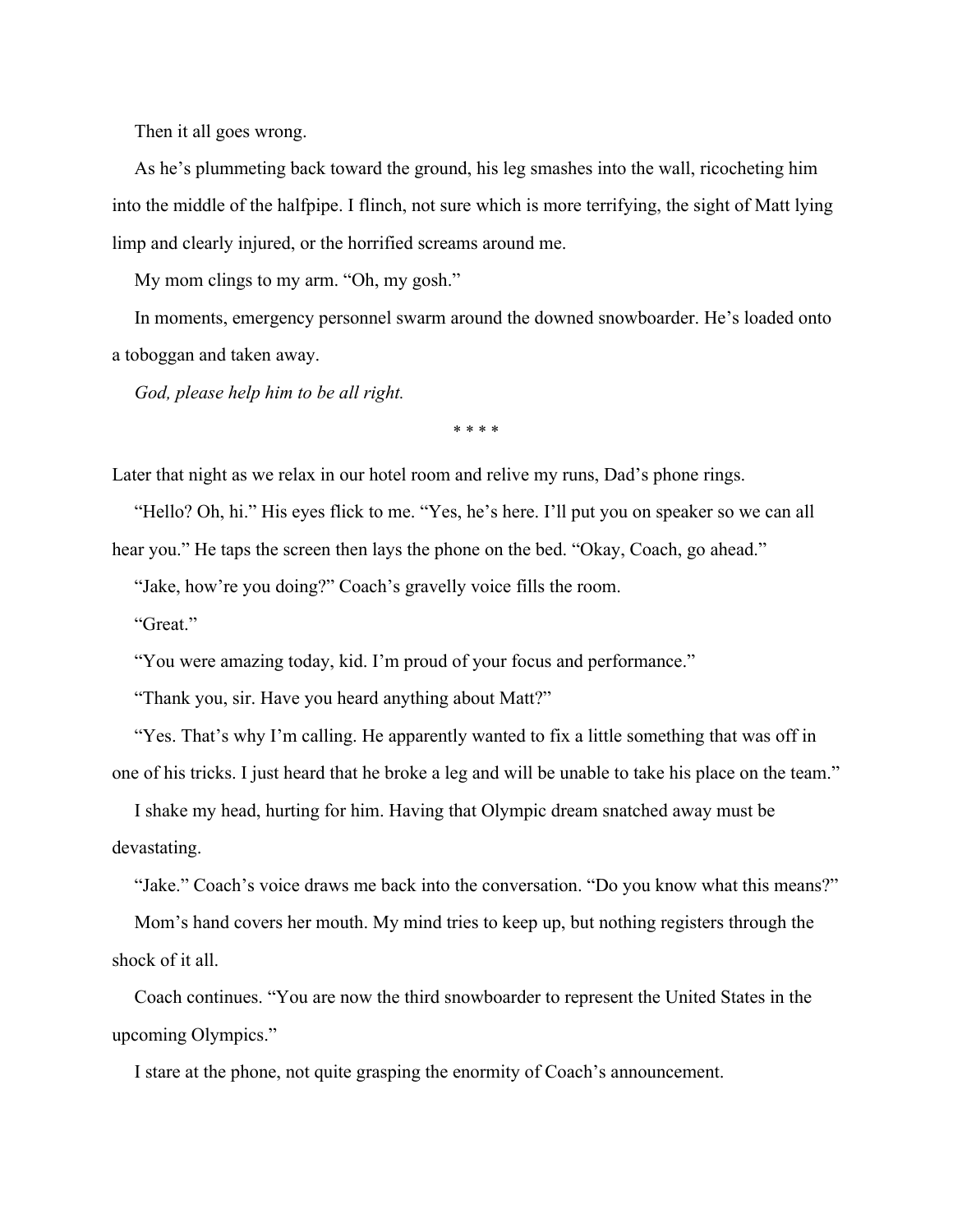Dad wraps his arm around my shoulders, then says a few more things to Coach. I feel like I'm underwater. A roar of noise makes it hard to concentrate, and impossible to understand their conversation.

The Olympics? *Me*? This can't be real.

\* \* \* \*

"Jake, you ready to go?" Mom pokes her head out of the hotel bathroom.

"Yeah, almost." I turn back to the note I'm writing at the desk in our hotel room.

*Matt,*

*I'm so sorry about your crash. You are such an amazing snowboarder and having this happen must be devastating. I don't know if you're religious at all, but I wanted to give this* gift to you to let you know you're in my prayers. I hope you'll have a fast recovery and we can *meet up at some events soon.*

*Jake Taylor*

I stuff the note into the bag. "Okay, I'm set."

Dad zips his suitcase shut. "You sure you want to stop by the hospital? I'm not sure Matt will be up to seeing anyone."

"I know. He probably doesn't want any visitors, but I'd like to drop this off anyway. Maybe a nurse can deliver it to him or something."

Mom smiles at me. "Your gesture is sweet, but he just had a huge dream ripped away from him. I'm sure it will take him some time to get over."

I stand and reach for my backpack. "I know. It just doesn't feel right to take his spot and not say something."

Dad sinks onto the bed. "I still can't believe it. You're going to the Olympics." I shake my head. "What a crazy life."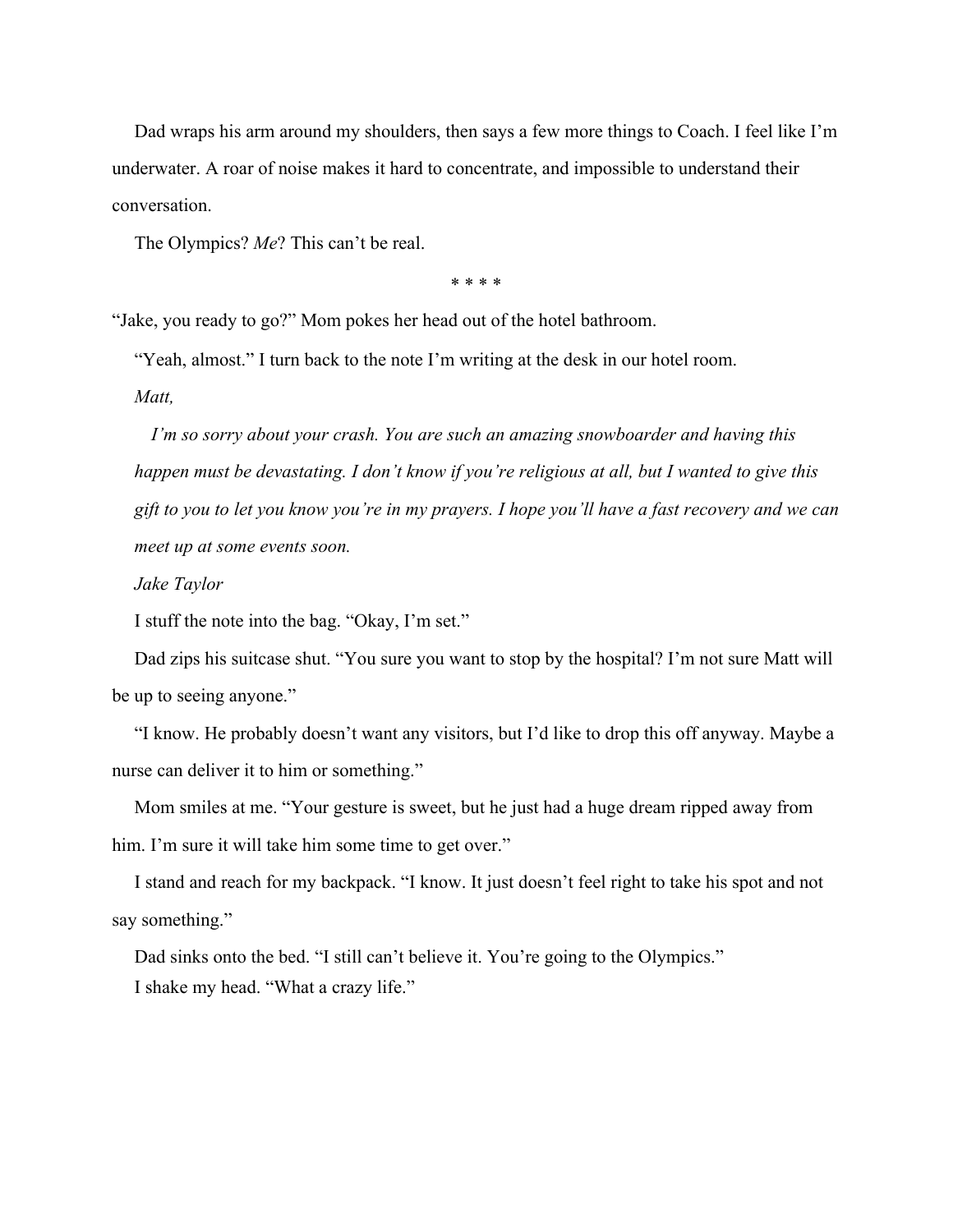# Sophie

"SOPH, ARE YOU AWARE THAT we live in the most boring town in the world? Or at least here in Colorado." Kate makes the comment while perched on the wooden bleachers in our high school gym. We're watching our pathetic basketball team scrimmage.

"Can't disagree." Through the lens of my camera, I focus on one of the players. "But thank goodness we have an activity to occupy our time." Last year, when we were eager little freshmen, we both joined the yearbook committee. Remaining active with that this year keeps us busy. We visit all the sports teams and organizations to take photos and write articles for the yearbook.

"True." She answers through a yawn.

We watch as a younger player trips during a dribbling drill and his basketball rolls across the floor. A fellow teammate tries to avoid him by leaping over his body, but the fallen player picks that exact moment to stand, and soon they are both sprawled across the wooden floor.

Kate shakes her head then looks my way. "Have enough photos? Shall we move on to our next activity?"

"Sure." I stand and stretch. I let my camera hang from my neck and follow Kate down the bleachers and out the gym doors.

The moment we step into the hallway, a trio of skateboard riders flies past us.

"Hey!" Kate scolds. "We're walking here!"

One of the skater boys, Chad, brings himself to a stop. He flips long bangs out of his face. "Sorry, dude."

Kate's fists settle on her hips. "Do I look like a dude?"

He grins at her. "That would be a negative." Then he's off to catch his friends.

She rolls her eyes. "I hate winter around here. No one can hang out outside. We're all cramped into this one building."

I nod then lead the way toward the cafeteria to find the cheerleaders. We round the next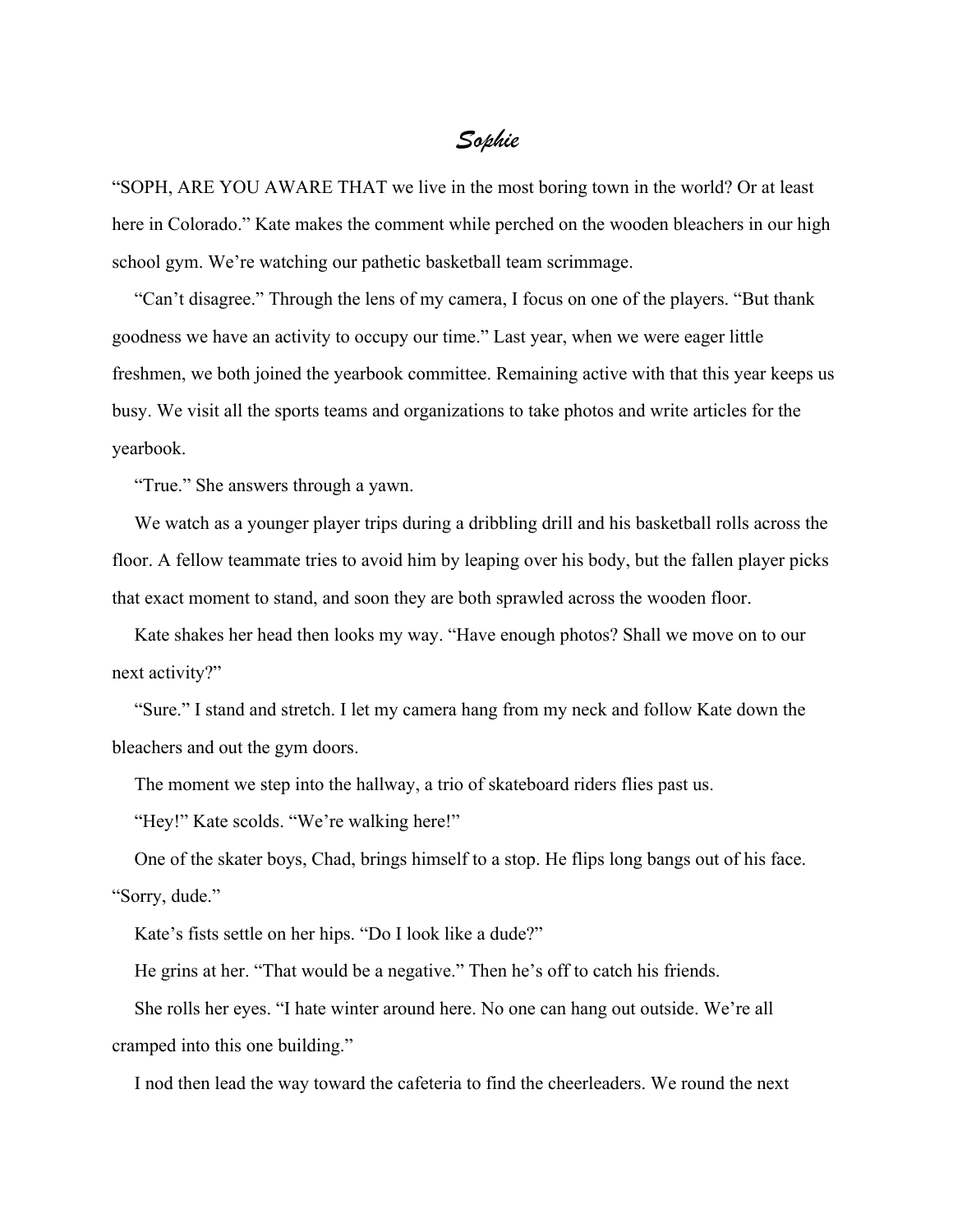corner and are almost trampled by the wrestling team jogging through the halls.

Kate's right. There are way too many people in this building. I keep moving in the direction of the cafeteria while I watch the stragglers scurry after their teammates.

"Soph! Watch out!"

I turn my head but can't stop myself from plowing right into someone. "Watch where you're going!" I snap, even though I was the one with my mind elsewhere. I push away from the solid being in front of me. Instead of coming face to face with some sweaty athlete, my eyes focus on a black shirt and white collar.

I jump back. "Father Scott!"

He laughs. "Hi, Sophie. Are you all right?"

"Oh. Sure. Sorry, I wasn't watching where I was going."

He nods. "I noticed."

My cheeks burn. I'd just yelled at my priest. Is that something I need to confess?

Kate breaks the awkward moment. "Hey, Father. What are you doing here?"

"Principal Carter and I are golf buddies. Just came by to chat with him about what courses we need to hit when the weather improves."

Then it happens. I start to ramble. "Oh! Did you know that Leadville has the highest golf course in America? It's almost two miles above sea level." I bite my lower lip. Blurting out random pieces of information has got to be the most annoying nervous habit ever.

His eyebrows rise. "I was not aware of that."

I grimace. "Well, now you know."

He grins. "I should let you ladies get back to whatever you were doing. Although, I guess you can't do exactly what you were doing since there are no more boys to watch."

My cheeks burn even more. "What? No. We weren't watching them. I mean, we were, but just because they were in the way."

He laughs. "Anyway, see you both at youth group this week?"

Kate nods. "Sure."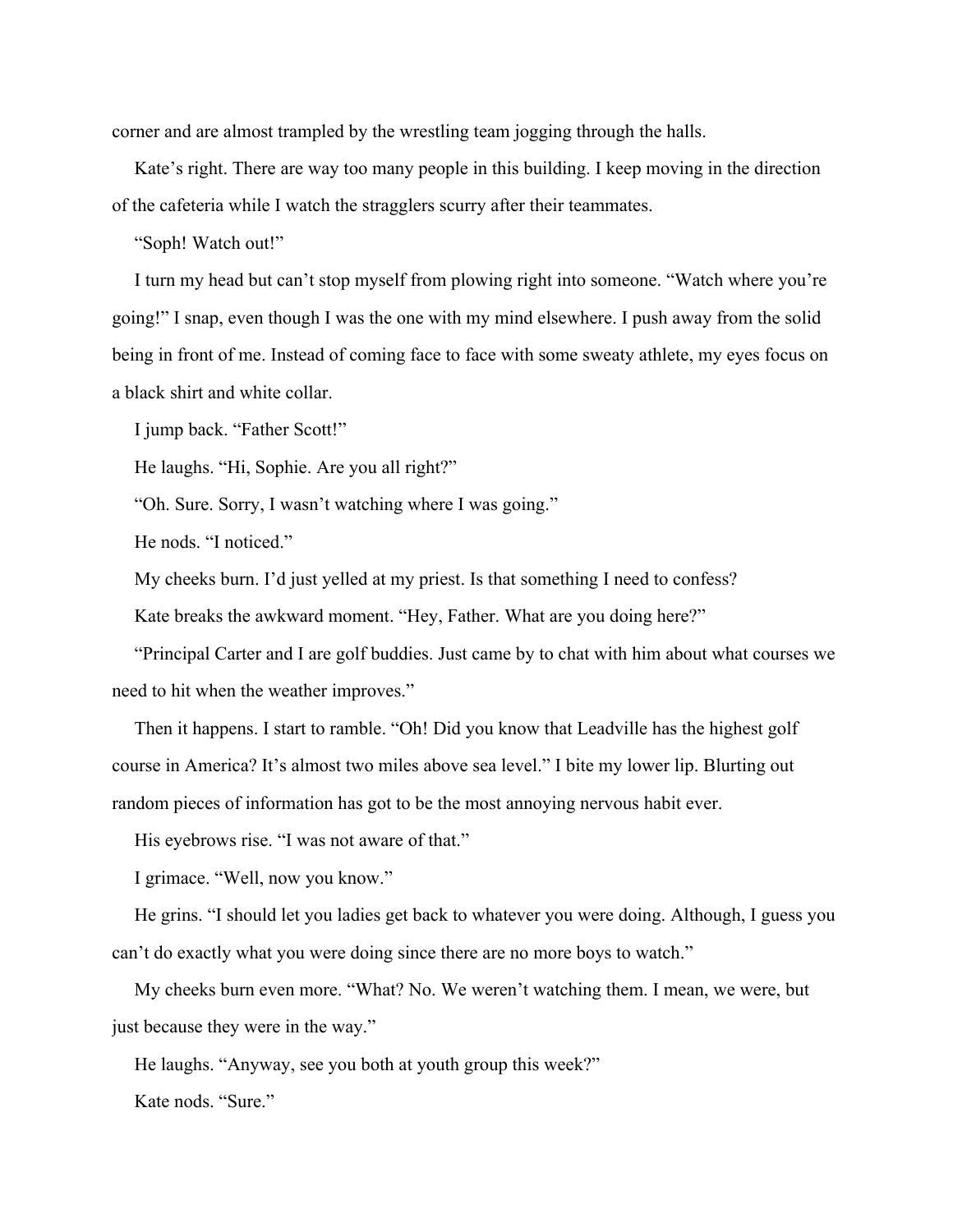"Absolutely." I'm still blabbering. "Oh, and again, I'm sorry for smashing into you." "No problem."

He walks away and Kate laughs. "Super smooth, Soph."

I roll my eyes. "Well, that was embarrassing." Although not as embarrassing as it would have been if I'd run into our previous priest. Elderly Father Thomas really made me nervous. At least Father Scott was young and super cool.

We finally reach the cafeteria and I pull open one of the double doors. We're expecting just the cheerleaders but find yet another crowd. In one corner, a group of kids are painting sets for the school play. The robotics team is set up in another corner—although truth be told, the future engineers don't seem to be working much on their remote-control vehicles. They're staring at all the girls as they stretch before practice.

"Sophie!" My name echoes through the cafeteria, and everyone looks my way.

I smile at Mitchell, the exuberant friend who announced my arrival. He scurries over to greet me. His bear hug makes it hard to breathe for a moment.

Disgust flickers across one cheerleader's face. Mallory has the distinction of somehow being the most popular girl in our class as well as the most stuck up.

"Hi, Mitchell," I manage to squeak once he unwraps his arms from around me.

This is the sweetest kid I've ever met. The majority of people in town treat him like everyone else, not caring that he has Down Syndrome. But Mallory doesn't fit into that category. I glance toward the set design crew that he had been with. "Are you helping with the winter play?"

He nods. "Yeah. We're painting."

"Very cool."

"Do you want to help us?" His eyes light up.

"Thanks, but no. We're here to take photos of the cheerleaders."

"Okay."

I expect him to head back to the set design folks but instead he follows us.

Jemma, the head cheerleader, smiles as we approach. "Hey, Sophie, Kate. Are you here to get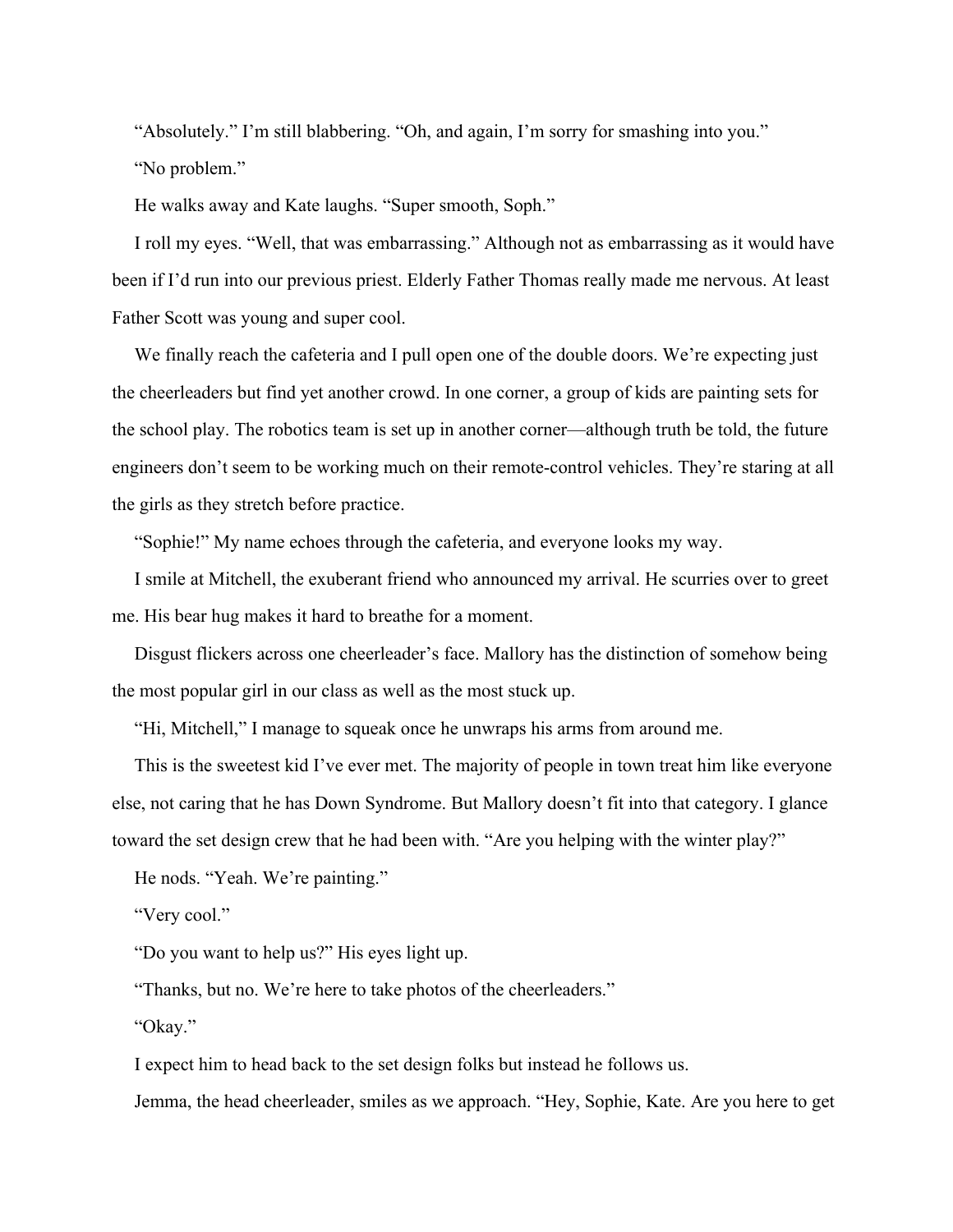some pictures?"

I nod. "Just continue with your practice and I'll take a few shots. Kate will jot down some notes. We'll probably do a spread of the different games and events where you perform, so I'm not sure what pictures we'll end up using."

"Sounds good."

Mallory swishes past us and Mitchell grabs her arm. "That's pretty."

He's looking down at her bracelet. Multi-colored jewels shine under the cafeteria lights. He's right, it's a beautiful piece of jewelry. I'm glad his focus is on the bracelet and not on the smoldering anger that transforms the face of its owner.

Mallory yanks her arm out of his grasp. "Why don't you stay out of my personal space?" Blond hair swoops over her shoulder as she stalks away.

Mitchell looks at me, confusion clouding his face. "Doesn't she think it's pretty?"

I pat his shoulder. "I never know what Mallory is thinking. We'll take a few photos here then come over and get some shots of the sets. Okay?"

"Sure!" He beams and rushes back to continue painting.

Kate holds up her notebook. "Maybe I should write an article about being nice to others. Mallory must have missed that lesson in kindergarten."

I bite back the snide comment about Mallory that passes through my head. Instead, I smile, raise my camera and begin snapping photos.

\* \* \* \*

"Dinner!" Mom's voice drifts up the stairs.

The thunder of noise Sam makes as he bolts over three steps at a time is ridiculous. How can one little twerp be so loud?

I push away my homework and head down to join the family.

Dad and Sam are waiting at the kitchen table when I get there. Mom joins us, carrying the last plate of spaghetti.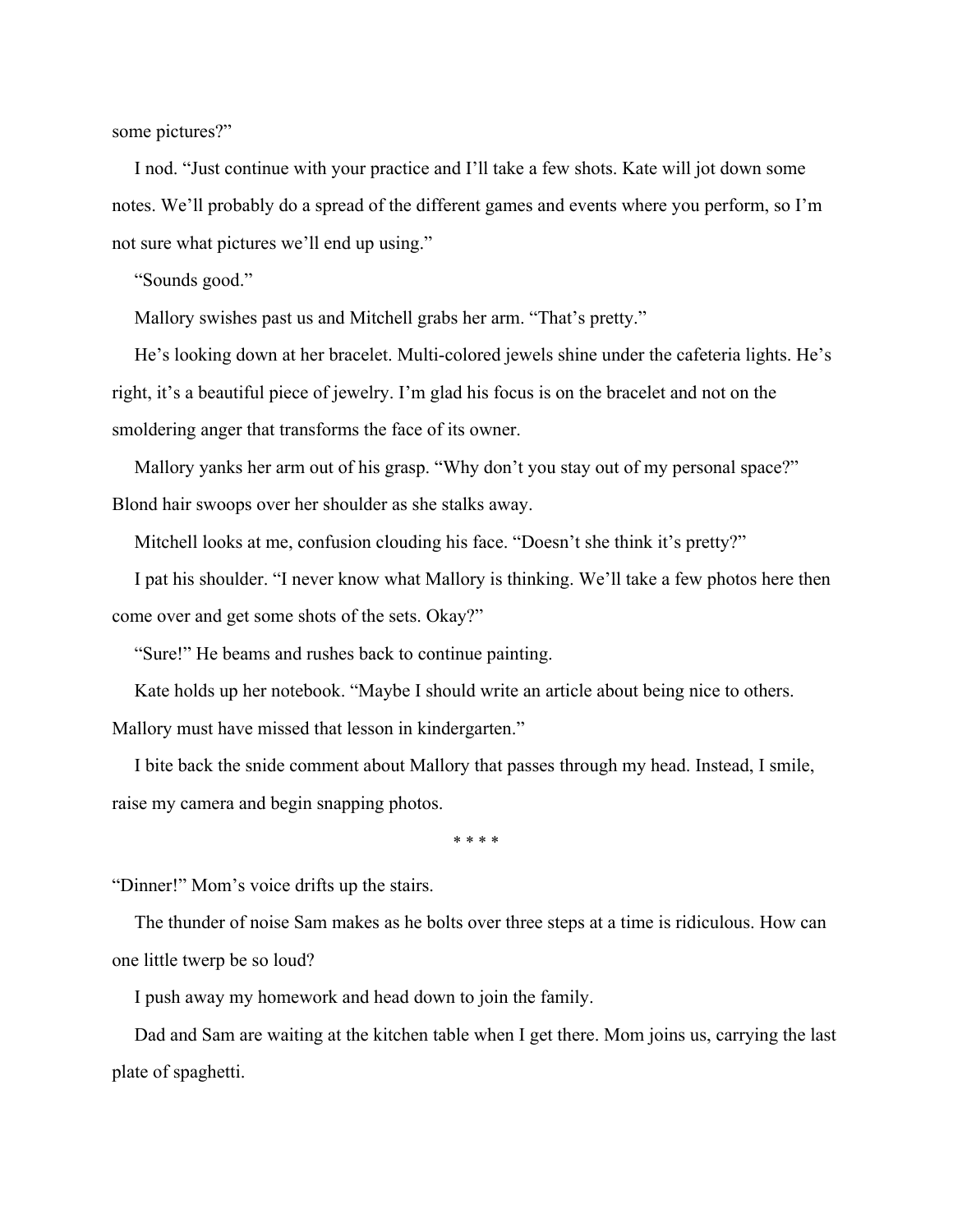Dad leads the prayer, then Sam dives into his food. I twirl my pasta onto my fork as I watch my brother slurp noodles into his mouth. He makes eating less than appetizing sometimes.

"Sam, slow down." Mom hands him a napkin.

"How was school?" Dad asks.

Sam answers with a thumbs-up as he chomps on a piece of garlic bread.

I tear my gaze from the culinary disaster. "It was fine. Boring, as always." What an understatement. "Hey, Dad, when's your next shift at Breck?" Dad's a doctor here in Silver Springs but he occasionally works at the Breckenridge ski resort clinic.

"Not for a few weeks. Want to join me the next time I go up?"

"Yeah. Nothing exciting ever happens around here."

"Oh!" Mom says. "Speaking of exciting, I've got some news about Ryan."

My athletic cousin always seems to have something cool and interesting going on.

"Celeste called. A college out east is interested in Ryan possibly playing for them this summer."

"College?" He's my age, a sophomore in high school. How can colleges be interested in him?

She nods. "They often invite high school players to play on their summer teams, but usually no one as young as your cousin."

"Wow. That's cool." I always knew he was good at sports, but I didn't really know how good he was until he made the varsity baseball team as a freshman. That accomplishment might not be a big deal here, where the coach is lucky to find enough players to even have a team, but everywhere else—it's huge.

"Maybe you can send him an encouraging note," Mom suggests.

"Something other than your usual back-handed compliment or joking remark," Dad adds.

"Hey," I say. "That's how Ryan and I show our affection."

My parents shake their heads.

"Done!" Sam yells. Like eating dinner had been some kind of race.

I stare at his face, smeared with spaghetti sauce. Honestly, how do boys turn from this kind of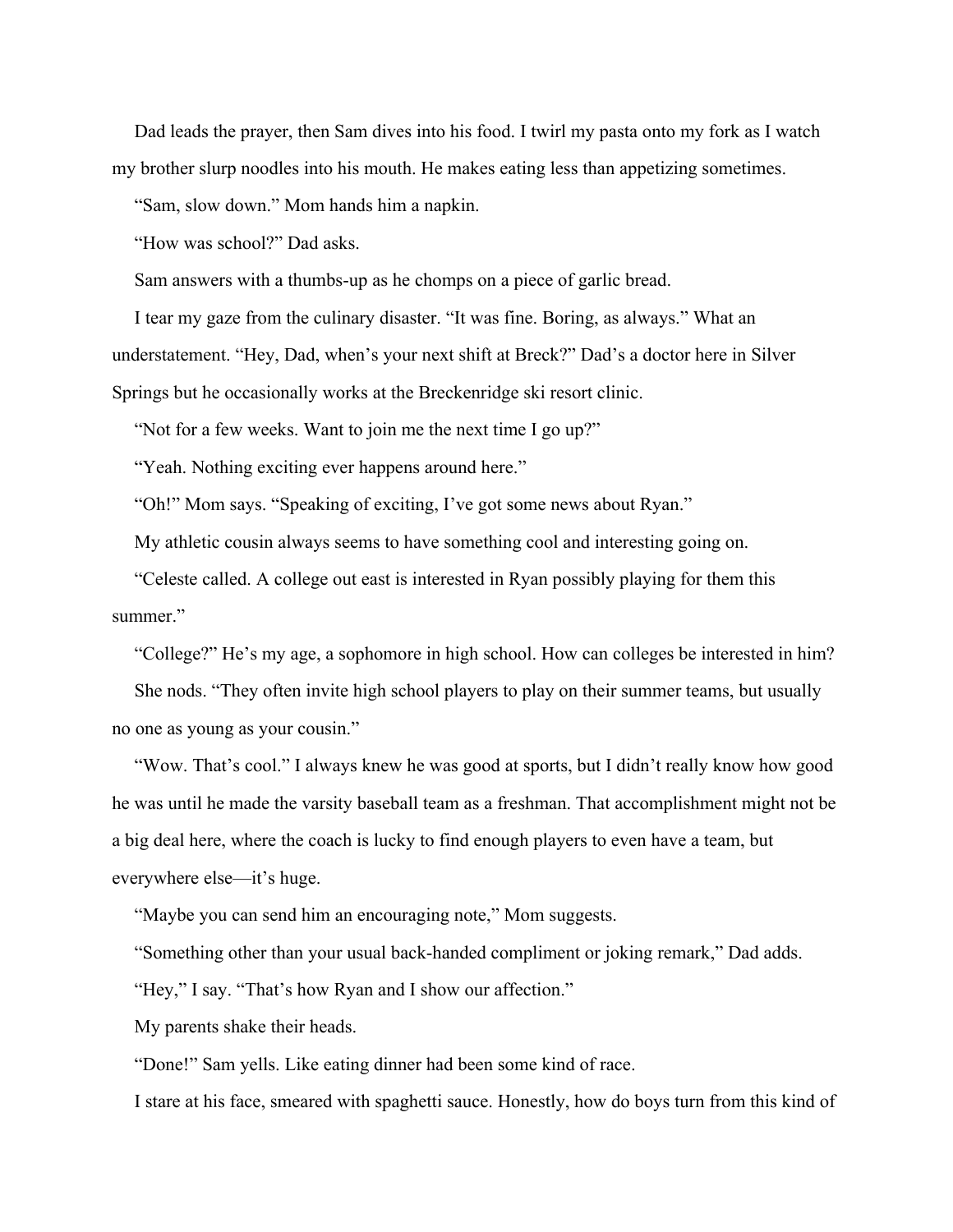mess to the cute teens girls want to date? Not that there are any cute teen boys in this town. None I'd want to go out with, anyway. I've known them all forever and find none of them appealing.

Mom excuses Sam and he plods over to the sink with his dishes in hand.

Finally. Now maybe I can enjoy my dinner without his disgusting distractions.

"Hey, I've got something for you," Dad tells me.

As I finish chewing the bite in my mouth, he reaches toward the kitchen counter and grabs a small, brown drawstring bag. I wipe my hands on a napkin then take the velvety pouch from him.

"Dr. Bennet was up at the Snowboarding Grand Prix event over the weekend," Dad explains. "One of the injured riders tried to throw this away but a nurse rescued it. Dr. Bennet thought you might find it interesting."

I reach into the bag and pull out an intricately-detailed gold cross about the size of my hand. I open the accompanying notecard and read aloud the beautiful calligraphy.

"What a wonderful idea," Mom says.

"Yeah," Dad agrees. "Guess whoever received it last didn't appreciate it, though."

I trace the intricate details on the cross. "What a shame."

"So, I guess you get to start the chain once again," Dad says. "Any idea who you might give it to?"

I shake my head. "No. I'll have to think about that."

"I love the Celtic details." Mom leans in to peer at the cross. "The design in the center looks like a family crest."

Ideas swirl through my head. "Maybe I can search the Internet and find the family it belonged to. The note said she was a princess. How cool would it be to find out more?"

I'm halfway to my room, eager to discover more about the unknown Irish family, when my cell phone rings. It's Mitchell.

"Hey, Mitchell. What's up?"

"Mallory says I stole it."

I enter my room and sit at my desk. "Stole what?"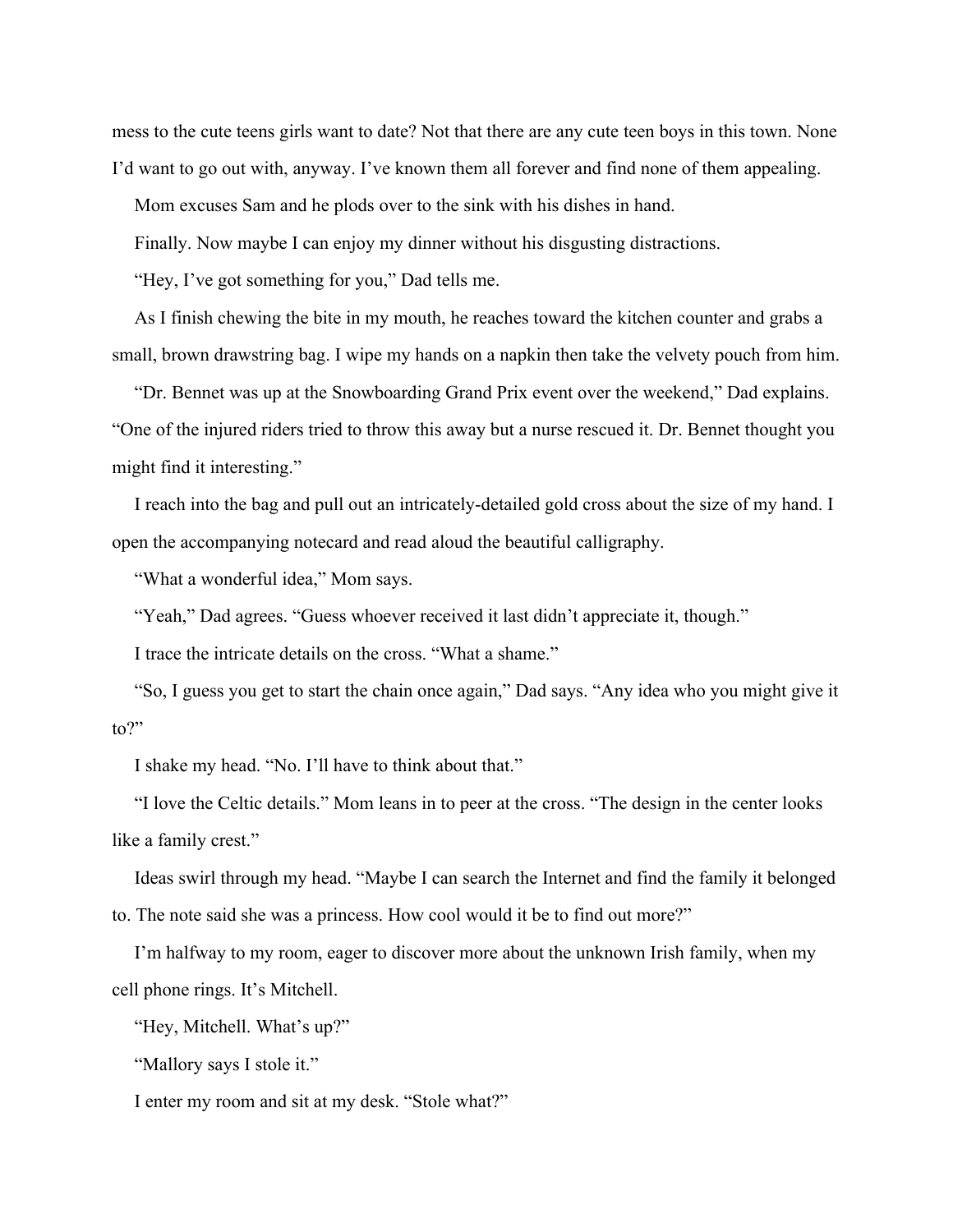"Her pretty jewels."

"Her bracelet? It's missing?"

"Yeah, and she yelled. Said I took it. In front of everyone. But I didn't."

*Mallory.* How can she be so mean? "Of course, you didn't. I'll try to find out what happened. Okay?"

"Thanks, Sophie. You're good at figuring things out."

I scroll through my contacts and find Mallory's number. Hard to believe there was a time, albeit a very short time, when we were friends. Well, *friends* is pushing it. Really just somewhat friendly classmates.

"Sophie," she answers. "What do you want?"

"Why did you accuse Mitchell of stealing your bracelet?"

"Because he did."

My eyes roll at the unpleasant sass she always delivers.

"Did you see him take it?"

"No." She draws the word out. "But you were there when he said how pretty it was. It doesn't take a genius to put two and two together."

Good thing Kate's not in on this conversation. She'd make some comment about Mallory's lack of genius. I continue my questioning. "When I was there, you were wearing the bracelet. Did you take it off?"

"Well, duh. Doing the moves in our routine with a bangle-y bracelet wouldn't work. I put it on top of my backpack, in the corner with all the other girls' bags."

"Did you check on your backpack at all during practice?"

"No. Why would I?"

I close my eyes. Conversations with Mallory are *so* difficult. "You have no proof that

Mitchell stole it. I wish you hadn't accused him in front of everyone."

"What else was I supposed to do?"

"Ask him nicely if he had seen it?" This girl wears on my patience.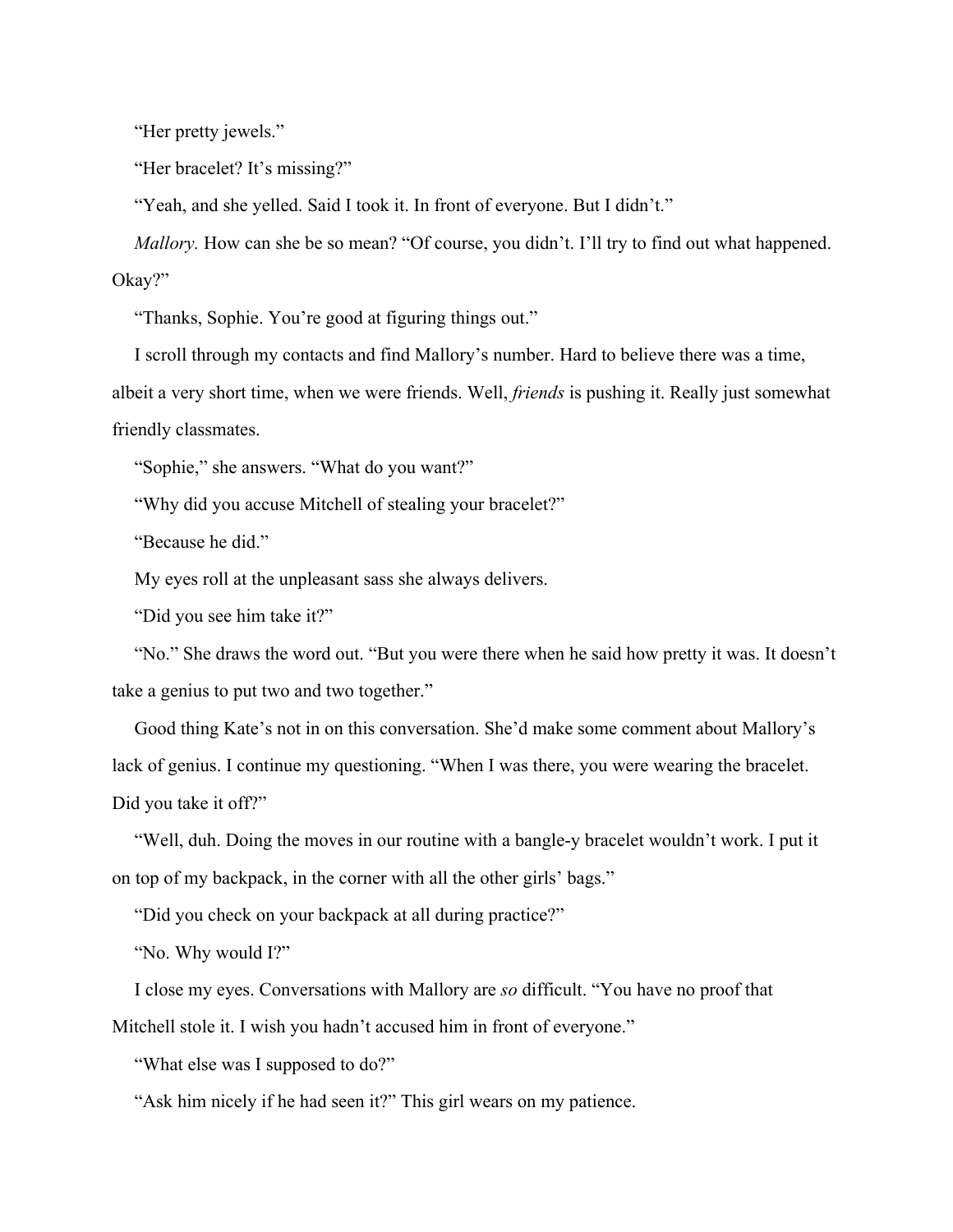"It's an expensive bracelet. If he doesn't return it to me first thing in the morning, I will head straight to the principal's office." The call ends.

Maybe I'll make a list of everyone who was in the cafeteria and start interviewing everyone. Maybe someone saw something. But that can wait until later. Right now, I want to find out more about this cross. And I still have to decide who to give it to next.

At my computer, I delve into a search for Irish family crests and soon come across a site with hundreds of them. Within a short time, they all start to look alike. Finally, just as I start to get a little discouraged, I come across a match. *Yes!*

With a surname to go on, I'm able to dig up more information. What I find is fascinating. While not royalty, this was a wealthy family near Limerick. The daughter and her male cousin were the best of friends. They did everything together and dreamed about sailing from Ireland for a life of adventure. But the young lady became sick. The boy vowed to stay in Ireland with her, but she made him promise to travel anyway and live an adventurous life for her. The day he left, she gave him the cross, which the local priest had blessed. The holy object was meant to keep her cousin safe on his journey. Once he arrived, he was to give the cross to someone he met who needed a blessing. This was a way that part of her could travel and also live a life of adventure. During the crossing, a fellow passenger on the ship tried to steal the cross in hopes of impressing a fair maiden. The true owner thwarted the theft and kept his beloved cousin's wish.

I lean back in my chair, my fingers tracing the details of the cross. Who knew reading this story would solve both of my quandaries?

I flip through the pictures on my camera until I find proof of my suspicion. Then, using the school directory, I place a call to one of the Robotics team members.

"Hello?" A gruff voice answers the phone.

"Jason?"

"Yeah."

"It's Sophie Metcalf."

"Um… okay."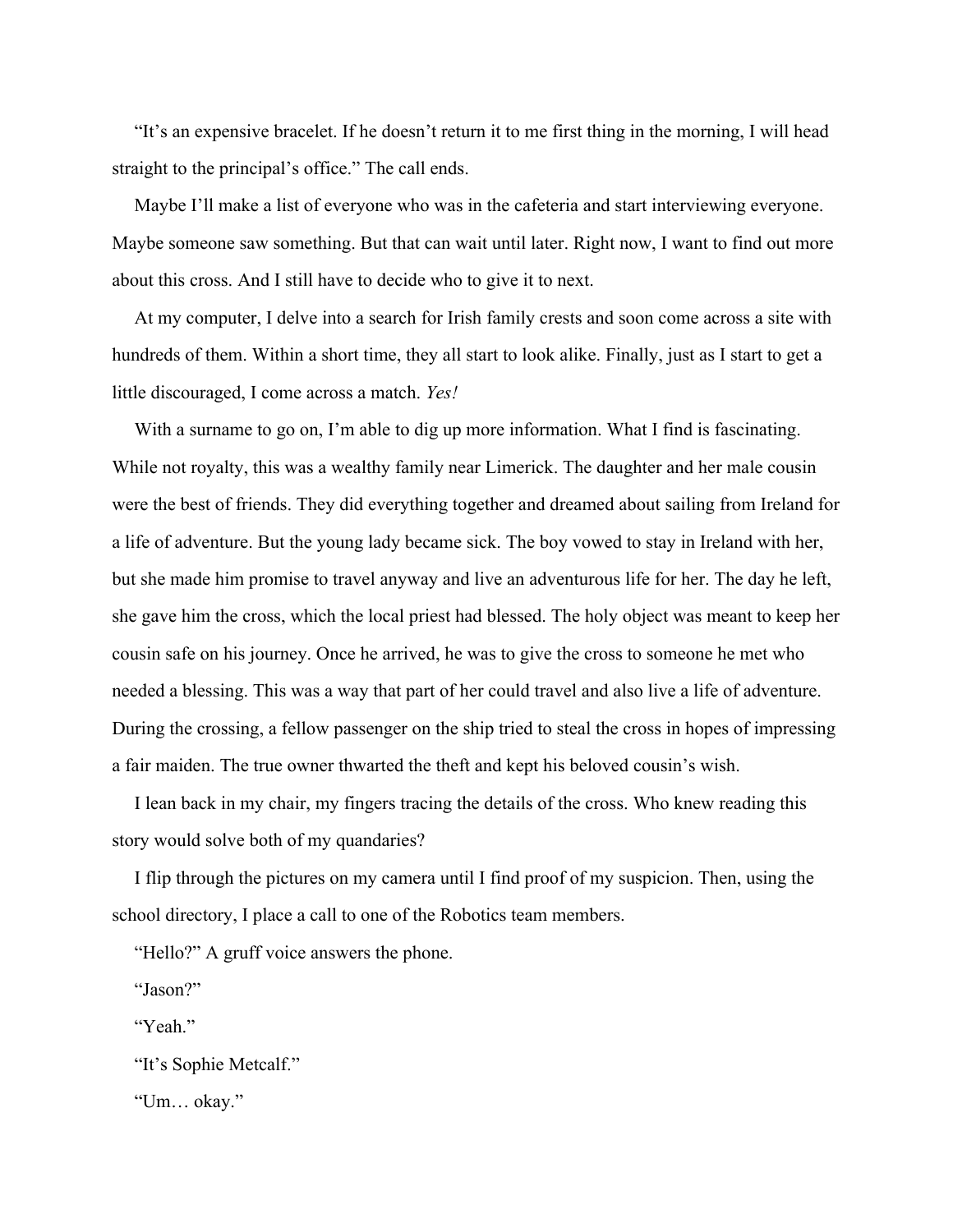"I know you took Mallory's bracelet."

"What? No way!" he insists. "I'm not a thief."

"Listen. I have proof. I was taking photos of the cheerleaders practicing and guess what I captured in the background?"

"What?" His voice cracks.

"A little contraption moving across the floor toward the backpacks. Any guesses who appears to be holding the remote control?"

"No."

"So, my theory is that you took Mallory's bracelet so you could magically 'find' it and come to her rescue. Did you assume she would be so grateful that she would give you the time of day?"

"Umm…"

*Boys*. "I couldn't care less about your stupid plan that would never work in a million years because Mallory is too self-absorbed to care. But I do care about Mitchell and can't believe you let Mallory blame him. So, here's what's going to happen. You are going to return the bracelet first thing tomorrow. I don't really care what you tell her except that you will make sure she knows that Mitchell had nothing to do with it."

"Okay," he mumbles.

"And," I continue, "you will be extra nice to Mitchell because you owe him. If you do all that, then I won't show Principal Carter my photos."

"Fine," he mutters.

I hang up. The boys in this town are so unbelievable. What I wouldn't give for a new one to move here.

With task number one completed, I turn to my other dilemma—which isn't really a problem anymore, since I know the answer. I pull out a piece of paper, ready to compose a note. Like the Irish maiden, I know cousins can be more than relatives. They can be friends. I start to write.

*Dear Ryan…*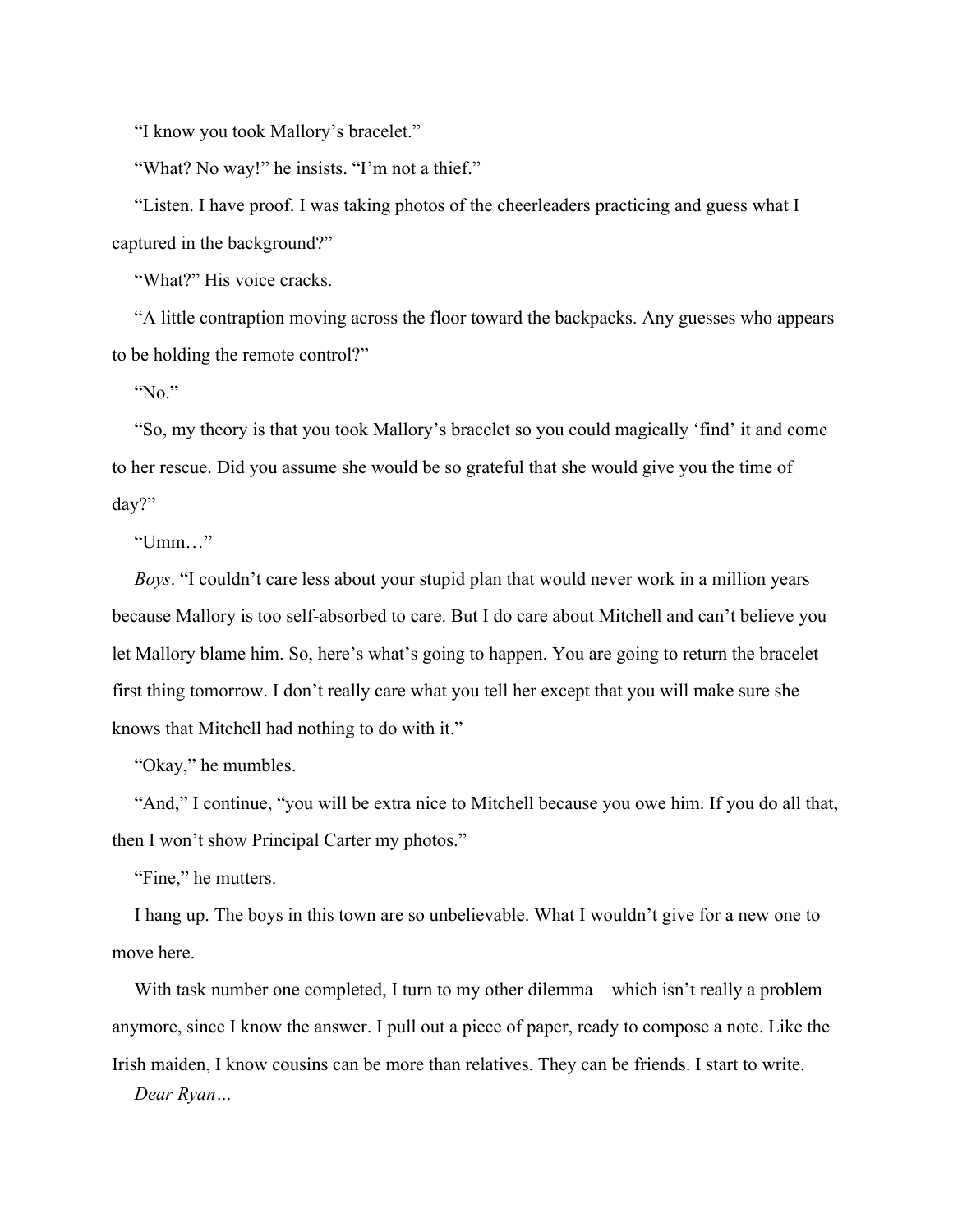Ryan

#### "HEY, MCNAULTY!"

I turn to see Rip and Ben walking down the hall toward me. *Wonder what they want?* I shut my locker and wait.

Even though we've been teammates since last year, when I made the varsity baseball team as a freshman, none of the upperclassmen have given me the time of day. Sure, when I made a great play, they acted like we were best friends. But as soon as the games were over, I was once again an underclassman nobody. Our school and the ridiculous social hierarchy—it's exhausting. It sure made last year's baseball season lonely.

When they reach me, I nod in greeting. "Hey, what's up?"

"Listen." Rip leans against a neighboring locker. "I'm having some of the guys over tonight and thought you might want to come."

I glance at my two teammates. Is he serious? He'd invite a lowly sophomore? Maybe he's reluctantly figured out I'm not going anywhere.

Ben seems to notice my hesitation. "It's just some of the team. It'll be chill."

Rip nods. "Yeah, we figured we should take advantage of a Friday night with no basketball game to attend."

"Um, yeah, sounds fun." Can't miss the chance to actually bond with them.

"Do you need a ride?" Ben asks. "I could swing by and pick you up on the way. Rip lives pretty far out of town. It's a little hard to find."

"Sure, that'd be cool." A license would be so nice. Only another two months. I have no idea how I'll get home, though, since I'm sure my curfew is much earlier than theirs. I'll deal with that later—that's a problem for future Ryan.

Maybe this season will be a good one, after all.

\* \* \* \*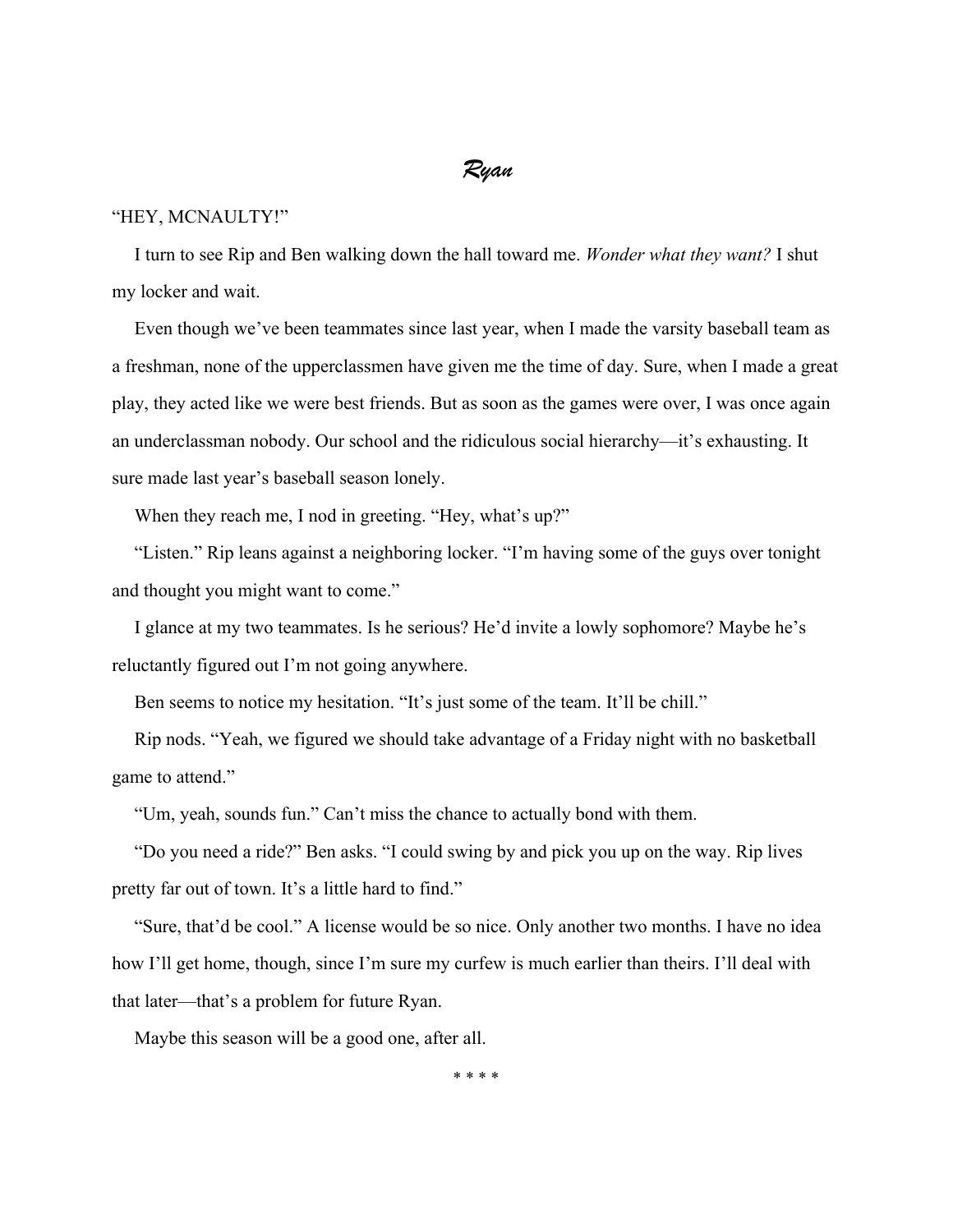"Who's going to be there?" Mom quizzes as she hands me a plate of cookies.

"Just the team." I reach for the warm chocolate chip cookies. I might be a little too old for an after-school snack, but there is no way I'm turning down something this delicious.

"But they're all older."

"So?" I should've known this wouldn't be easy.

She leans against the granite counter. "Well, that makes me uncomfortable."

"Mom, it's the first time they've invited me to do something." I've got to convince her.

"Come on. It's not like it's a party."

Her right eyebrow raises. "How do you know?"

"Because they told me it was just the team. Don't assume the worst. Besides, I'm a good kid." Why is she always so suspicious? It's not like I've given her reason to be.

She tilts her head. "Will parents be there?"

"Yeah." I chomp into a cookie. Will Rip's parents be around? I have no idea, but there's no way I'm asking an upperclassman that question. I'd never hear the end of it. Or get invited again.

She bites her lower lip for a moment. "Well, only if you promise to call if anything feels off.

I'll come get you."

*Yes!* But then I think about my little sister and her early bedtime. "But what about Annabelle?"

She narrows her eyes. "Since your dad's out of town, I'll just wake her and bring her along." She scrutinizes me for my response. "I mean it. I need to know you will call if there's a problem."

Dad's schedule as an airline pilot is sporadic. Another reason it'll be great to get my license. "Okay. But Ben told me they just usually all crash there for the night."

She shakes her head. "Sorry, I don't feel comfortable with that. Why don't I just plan on picking you up around eleven?"

Just what I need—my mom coming to pick me up. "That's okay. I'm sure I can find someone to give me a ride home." I shoot her my sweet, innocent look. "How about midnight?"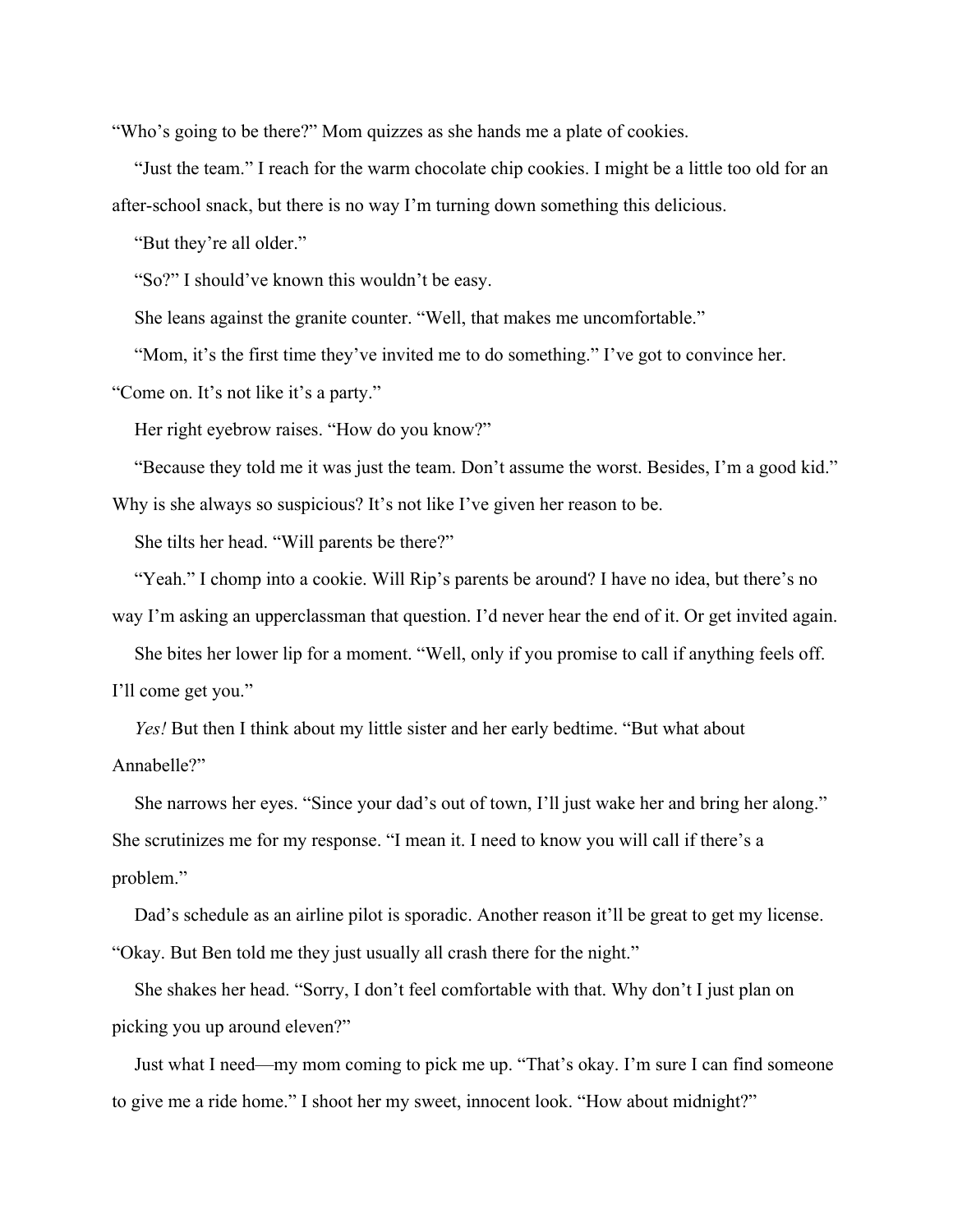She playfully glares at me. "Eleven-thirty."

"Deal."

"Oh!" She claps her hands. "I almost forgot. You got a package." She reaches across the counter for a bulky manila envelope.

I wipe my hands on my jeans, ignoring the napkin next to my plate, and reach for the envelope. "From who?"

"Sophie."

*Sophie*? That's odd. I don't think my cousin has ever sent me anything before. I carefully examine the package, not sure I can trust it. I try to remember who pulled the last prank in our ongoing war. Is it her turn to get me back? I don't think so. As far as I can remember, she had the last laugh over Christmas break when she convinced me to jump in the hot tub. Little did I know it wasn't heated.

I rip the envelope open and pull out a brown, velvet pouch.

"What's that?" Mom leans closer.

"I'm not sure." I peek inside, and then pull out a gold cross with a cool crisscross design on it. At the center of the cross is a family crest or something.

"Wow, that's pretty," Mom says.

"Yeah, it's cool." I read the notecard, then hand it off to my mom while I unfold Sophie's note.

#### *Dear Ryan,*

*I bet you're wondering why I sent something to you. And I bet you are suspicious of my intentions. I can't deny that I like having you worried I'm somehow punking you. It makes me rather happy to have that power. But you can relax. I'm actually sending you this because I* heard about your chance to play ball for a college team and I wanted to send an extra blessing your way. Our usual display of affection includes one of us pranking the other, but this time I *thought I'd actually let you know that someone in Colorado thinks you're pretty special. Don't let it go to your head, though, or try to use it against me—or you'll be sorry.*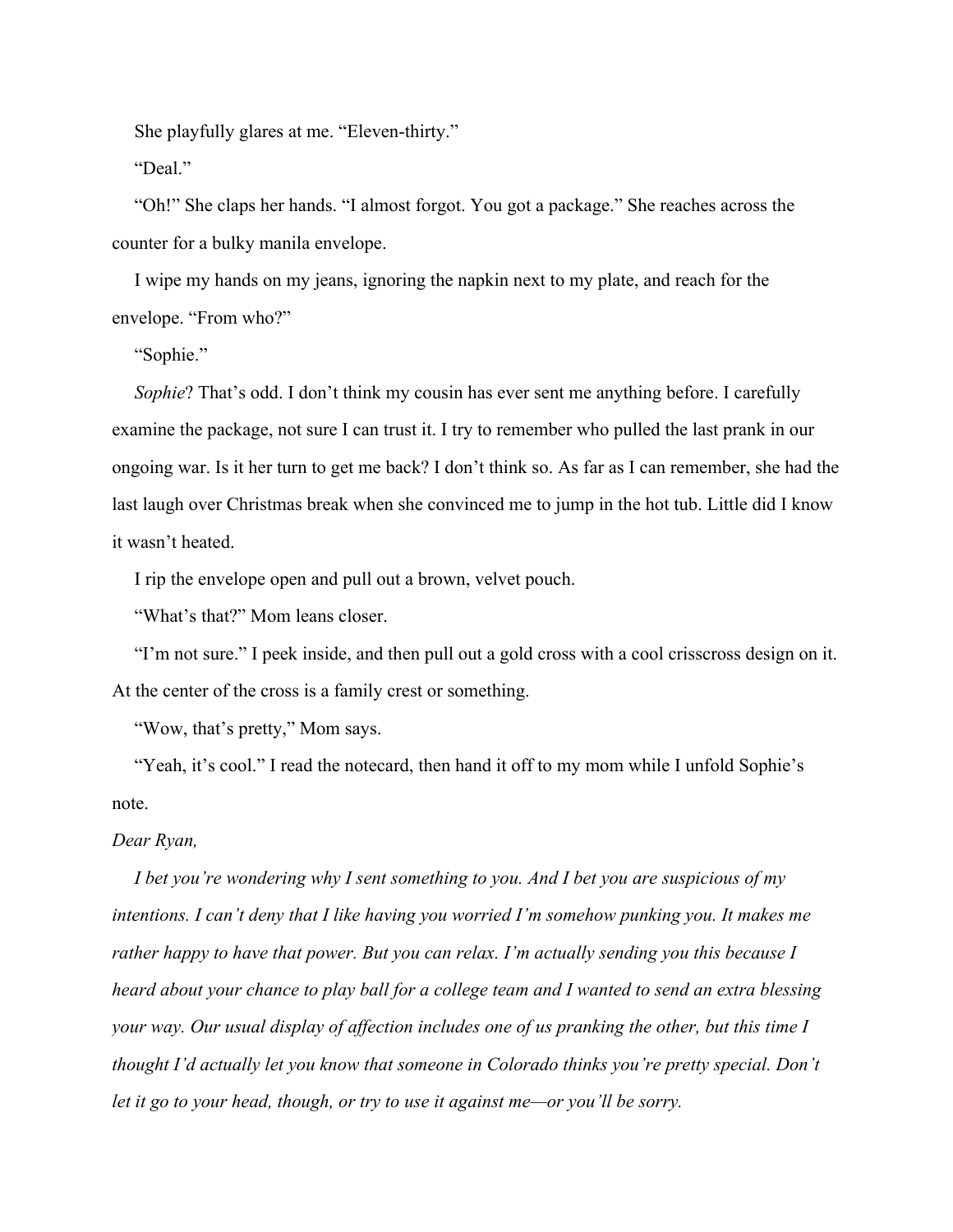#### *Your favorite cousin,*

#### *Sophie*

I pass Sophie's note to my mom.

"That was sweet of her. What a nice idea," she says.

"Yeah, it is." Her blessing and prayers mean a lot. Sophie and I like to give each other grief, but truth be told, we would do anything for each other. I'd never admit it to her but she's actually one of my best friends. I grin. Guess she feels the same way. As I head upstairs to get ready for the evening, I ponder who I should give the cross to next.

\* \* \* \*

I smash the ping pong ball across the table.

Ben swings and misses. "Nice shot, McNaulty."

Our ping pong game in Rip's basement has gotten more intense with each serve as we wait for the other guys to show up.

Ben and I continue our close game until voices waft down from upstairs. A high-pitched squeal is followed by laughter.

Ben sets his paddle down. "Sounds like the girls are here."

*Girls*? "Thought it was just the guys hanging out." I try to sound casual.

Ben grins. "Yeah, that's how it usually starts but then the word tends to spread."

He abandons our game and heads upstairs. I'm left standing alone in Rip's basement, trying to figure out what to do. This evening of chillin' with the team has apparently expanded into a fullblown party.

I head upstairs. Two of the football players carry a silver beer keg through the house to the back porch, where people lean against the icy railing to smoke. I glance around. A few girls are perched on the kitchen island, discussing whose playlist to choose. In the living room, one couple is snuggled together on the couch. Out the front window, more headlights stream down the long drive.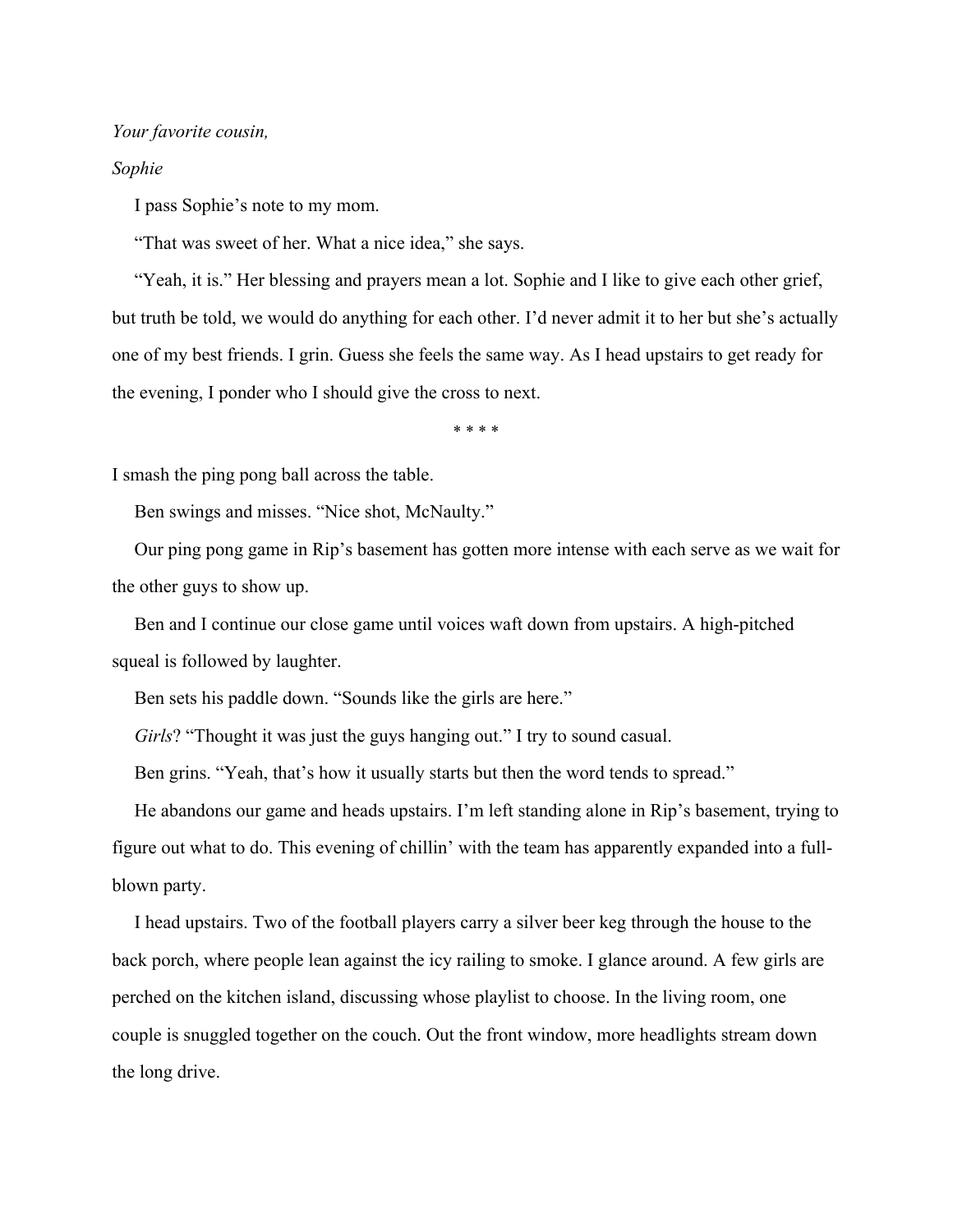Watching all the commotion makes my stomach twist. I'd always wondered what the cool upperclassmen parties were like. They always sounded epic. But seeing it in person makes me uncomfortable. Things could quickly get out of hand and I want no part of it. This scene is a sharp contrast to how I usually spend my Friday nights, hanging out with the kids from my youth group, playing games, watching movies or, if it's nice outside, playing flashlight tag. The kids in this house would think that was completely lame.

I glance around one more time and know without a shadow of a doubt that this is not my crowd. Could I ever find a way to fit in? Would I *want* to?

But now comes a new dilemma. Do I risk making my teammates mad and make my exit or stay and pretend for one night to be one of them? That might be the easiest solution. But just as I'm trying to convince myself that is the smartest option, I notice some of the lacrosse guys eyeing me. I don't think my teammates would do anything to harm me but there are a lot of upperclassmen here who might find it fun to haze the one sophomore in the crowd. The more they drink, the more appealing that idea might become.

Nope. It's best to leave now before anything bad can happen. But how? I can't call my mom to get me. I'd be ridiculed forever. Besides, I don't know the address. Even if I did, she might never let me go out again if she saw this.

January in Minnesota eliminates walking home. I'd freeze to death. I remember passing a gas station at the turnoff to Rip's road. If I can make it that far, I'll have a location and cross streets when I call someone to get me—a friend or a rideshare car or, as a last resort, my mom.

Music blares and a group of girls begin to dance. One of them spins in a circle, beer sloshing out of her cup. Yep. Time to get out of here.

I grab my jacket and then stop. Is it best to sneak out or fess up? No one would probably miss me. But what if they did? It might make things worse in the future if some of the team decides to make a big deal of me disappearing from a party and want to teach me a lesson. Ugh. Why is this school so horrible? People can be so cruel if you're not part of the cool group.

My dad's words of wisdom come to me. He always says it's best to just tell people how you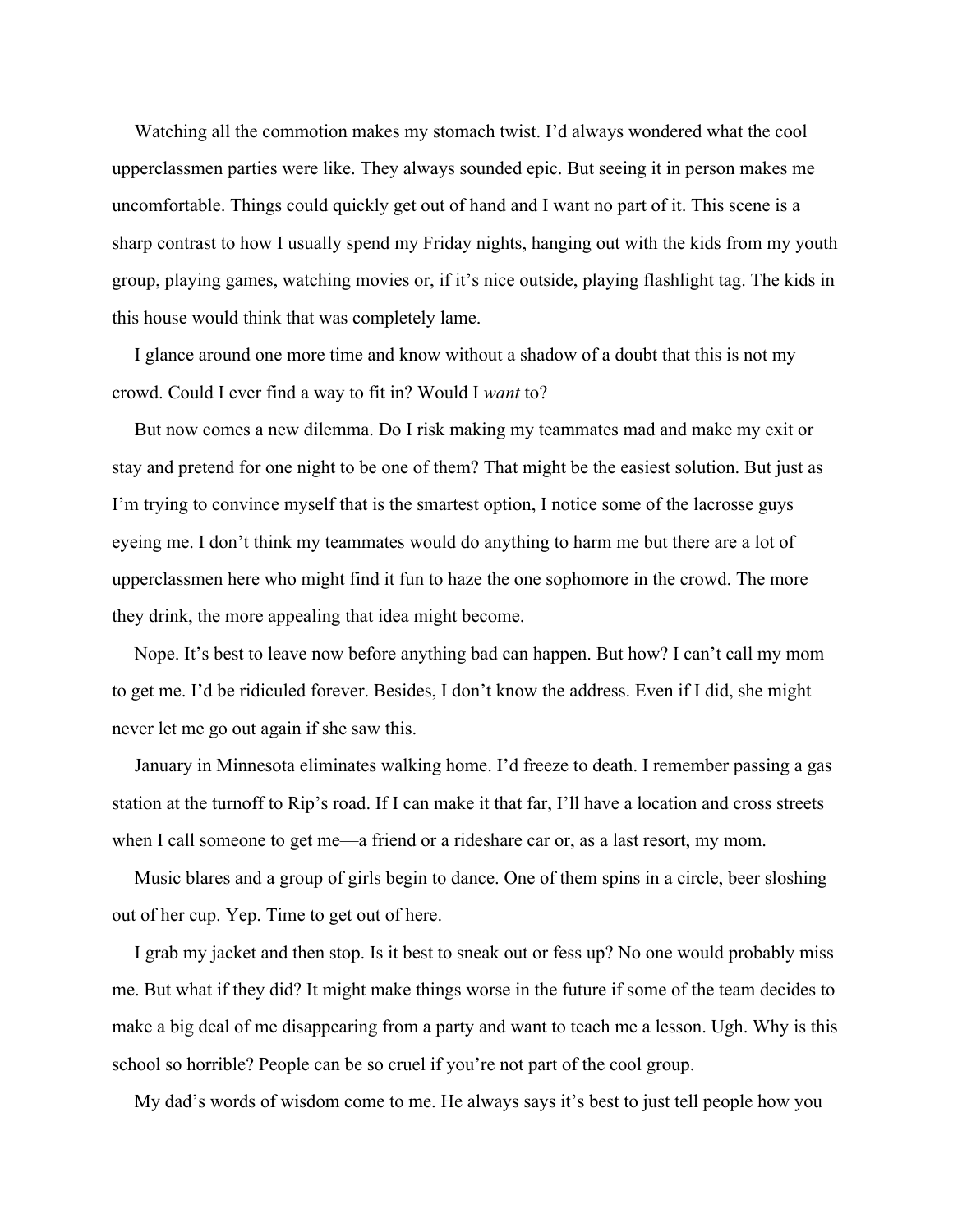really feel. I'm going to have to spend the whole season with my team. Better to let them know now that I'm not into partying.

I take a deep breath. *A little help here, God?* I don't see Rip anywhere but spot Ben chatting with a few girls from the pom squad. I tap him on the shoulder. He turns to look at me and glances at the coat in my hand.

"Hey, you takin' off?"

"Yeah, man. Thanks for the invite but this just isn't my scene."

"Oh, okay. Want me to drive you home?"

I glance at the beer in his hand. *Like I'd get in a car with you right now*. "Nah, man. I got it. Thanks." I breathe a sigh of relief that he doesn't make a big deal of me leaving.

I pull my coat on and head out the door, sidestepping around a new group of kids making their way into the house. Then I start the long trek down the deserted road toward the gas station. Thank goodness I brought gloves and a knit hat along.

I glance back at the warm house one last time. Why is our school so full of partiers? My exasperated sigh creates a cloud in the bitter cold air. Half those people are just trying to act cool to fit in. What a waste.

I pick up the pace so I don't freeze to death on the snow-packed road. The crunch of my footsteps is the only sound around. So much for being one of the guys. Doubt I'll get invited again. But would I really want to? Not really. But they are my team. Don't teammates hang out? My shoulders sag at the thought of being the only one not included. I really don't want to deal with another long season like last year.

Finally, the light of the gas station comes into view. A welcome beacon in the cold night.

By the time I make it inside, my feet and fingers are numb. The greasy-haired station attendant glances at me but doesn't even bother to take out his earbuds. Doesn't matter. I'm just happy to have warmth.

I pull out my phone and place a call to my friend Isaac from youth group. He's a few months older and has a license and a car. Hopefully, he can come.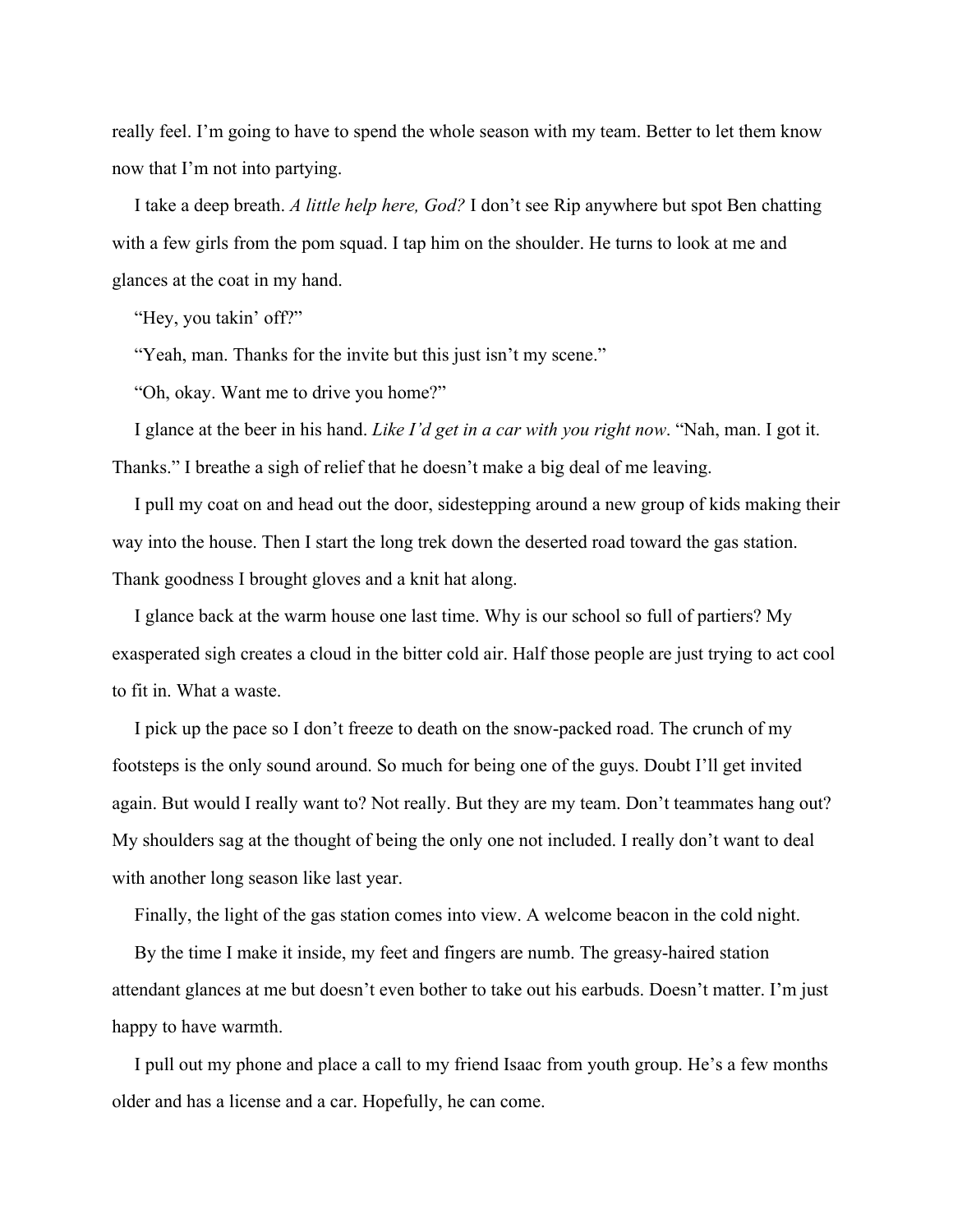A half hour later, I'm warm and toasty in the passenger seat of Isaac's car.

"So, how'd you end up at an upperclassmen party?"

I shake my head. "I thought it would be just the team hanging out. I should've known better. There are way too many kids at my school who are into the party scene. You're lucky to attend St. Vincent's." A bunch of the youth group kids go there. My folks would probably let me transfer but sports are better at the public school.

He shrugs. "Life's not perfect there, either."

"Yeah, but at least I'd have more friends to hang out with." I had a few guys I did stuff with but lately I'd been spending more and more time with the youth group guys. Being around likeminded people is sadly underrated.

Isaac gives me a crooked smile. "That reminds me of the talk Joe gave us back in the fall, about friendships."

Huh. "Oh, yeah. I totally forgot about that." Our youth group leader did have some good tips about finding true friends.

Isaac taps the steering wheel. "Hey, I'm thinking of setting up a game night tomorrow. You in?"

"Yeah, let's do it." He pulls into my driveway and I give him a light punch on the arm. "Thanks, man, for coming to pick me up."

"Anytime. That's what friends are for."

\* \* \* \*

Isaac's reminder about our youth group leader's talk was just what I needed. Over the weekend, I spend a lot of time thinking about my teammates and I realize…that's all they are. Teammates. They aren't my friends and they don't have to be. Those who share my values are my true friends. Maybe I can find a way to fit in with them someday, but for now, it doesn't matter.

I also spend time trying to figure out who to give the cross to, and quickly rule out any of my teammates. They could probably use the blessing but would never appreciate it. They'd think it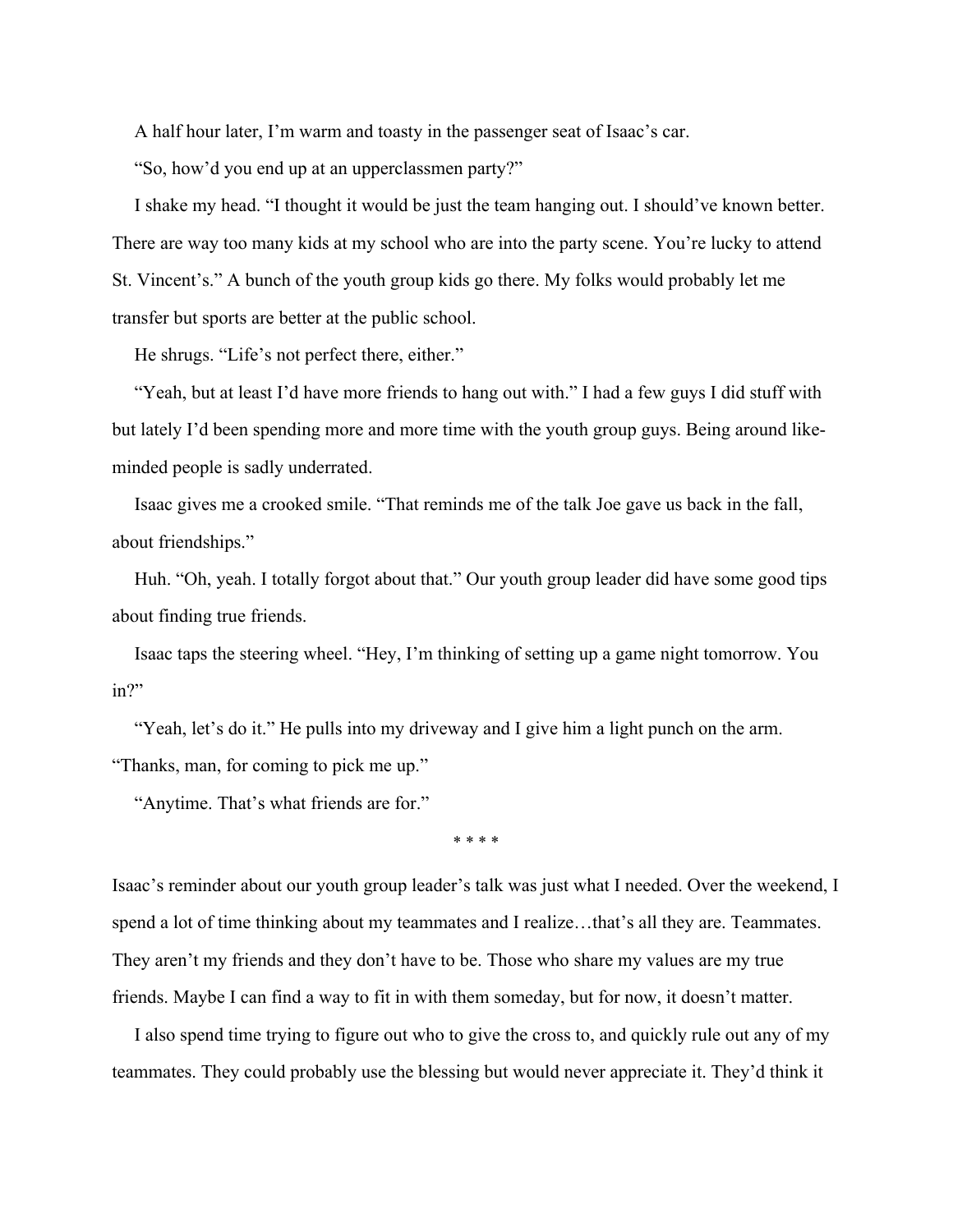was weird. My friends from youth group would all appreciate the prayers, but are they really the ones who need it the most? Probably not.

By the time I'm back at school on Monday, I have an idea. I'm lucky to have my youth group, which keeps me centered and focused on right and wrong. A lot of kids in this school probably don't have that support. I can't imagine trying to deal with this cliquey culture on my own.

I shut my locker and head down the hall toward the Commons. They keep a table there where people put things they no longer want but others might be able to use. I'll place the velvet pouch there. Maybe the Holy Spirit will guide someone who feels they need a blessing to that table, and they can take the cross. An anonymous blessing. I like it.

"Hey, Ryan." My friend Josh joins me in the hallway. "You free to work on that group project this evening?"

I shake my head. "Sorry. No can do. I'm going to the opening night of the school play."

"Really?" He looks at me like I've lost my mind. Maybe I have. "Do you need extra credit or something?"

"No." I grin. "I'm going to support my fellow students."

He stares. "Seriously?"

"Yeah. Someone talked me into going to the fall musical and I actually found it kind of interesting."

He cocks his head to the side. "Somehow, I don't feel like you're telling me the whole truth."

My grin widens. There's no way I'm telling him the real reason I'm going.

"Whatever, dude." He shrugs. "I'll look for another time this week."

I drop off the pouch at the community table.

*God, please help the person who could use a special blessing find this cross.*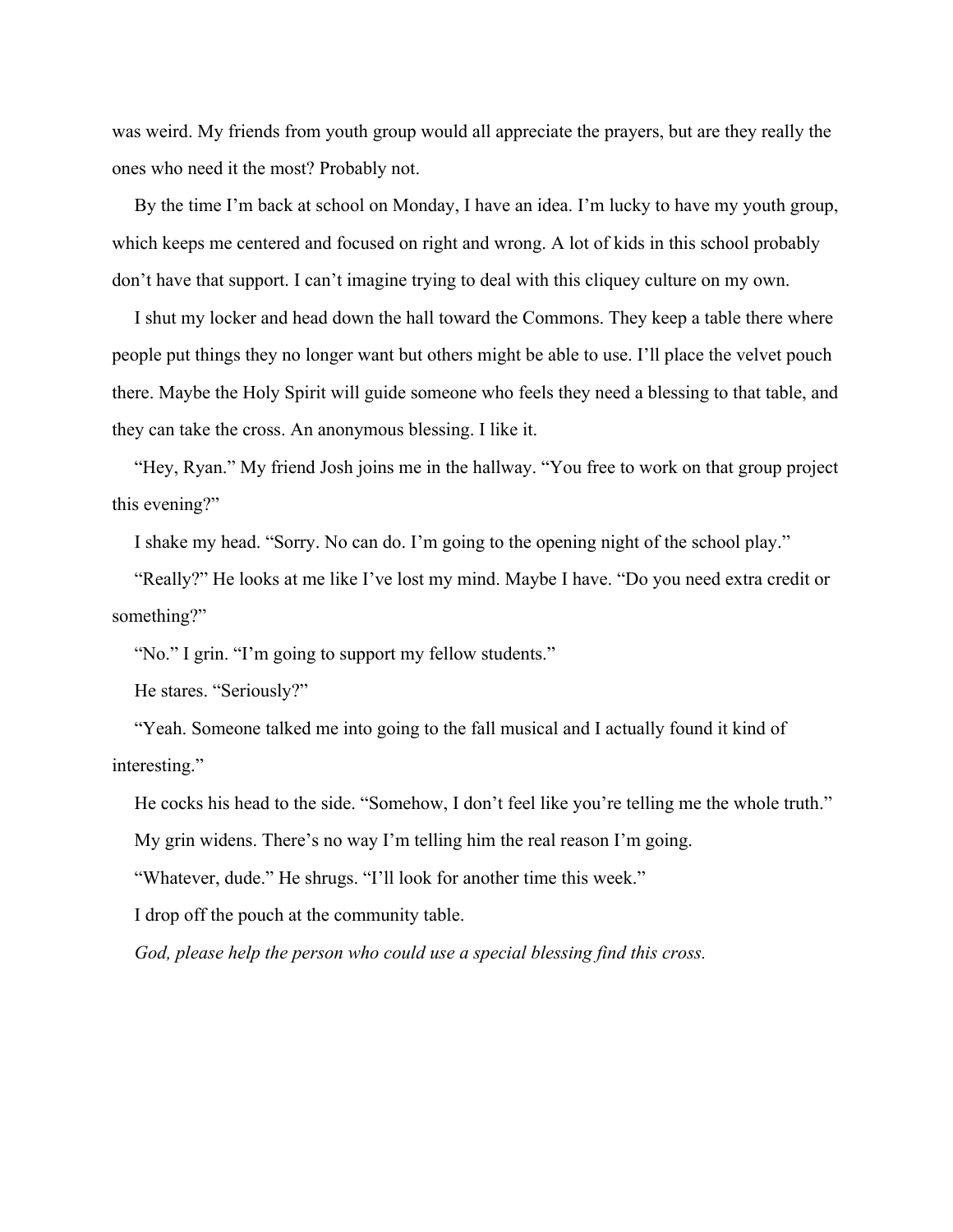# Josie

BIG FAT SNOWFLAKES DRIFT PAST the window and land silently on the fluffy white blanket that covers the grass—something that won't be visible for a few more months. The delicate snow jewels spin and dance as they gracefully make their way from the sky, reminding me of the Waltz of the Snowflakes in the Nutcracker ballet.

"Ms. DelRio." The stern voice of my English teacher brings me back to reality.

My gaze shifts to Mrs. Turner. While her voice has the scolding teacher tone, she seems to be holding back a smile. I think she's used to my daydreaming.

"Sorry." I glance around the classroom and am mortified at all the eyes on me.

*Come on, stay focused.* The last thing I want is to draw attention to myself—which tends to be a difficult task for me to accomplish. For some reason, I've always had trouble being like everyone else. As much as I try to act like all the other kids, my propensity for clumsiness makes it impossible to be normal. At a high school like mine, this trait is not a good thing. At Lake Forest High, not being part of the popular crowd, or at least an upperclassman, opens a student to all sorts of ridicule. Neither popular nor an upperclassman, I've been walking on the proverbial eggshells for the past year and a half.

"As I was saying…" Mrs. Turner continues without drawing further attention to me. Bless her! "For our next assignment, you will be working in pairs." A murmur builds in the previously quiet room. Mrs. Turner holds up her hand. "Pairs which I will assign." She ignores the collective groan. "You and your partner will compare and contrast literary works that have been made into movies. You will both read the book and watch the movie. In a few weeks, you will present the differences and similarities to the class together." She holds up a piece of paper. "I have provided guidelines for you to follow."

She hands the stack of papers to a student sitting in the front row to hand out, then begins announcing the pairings.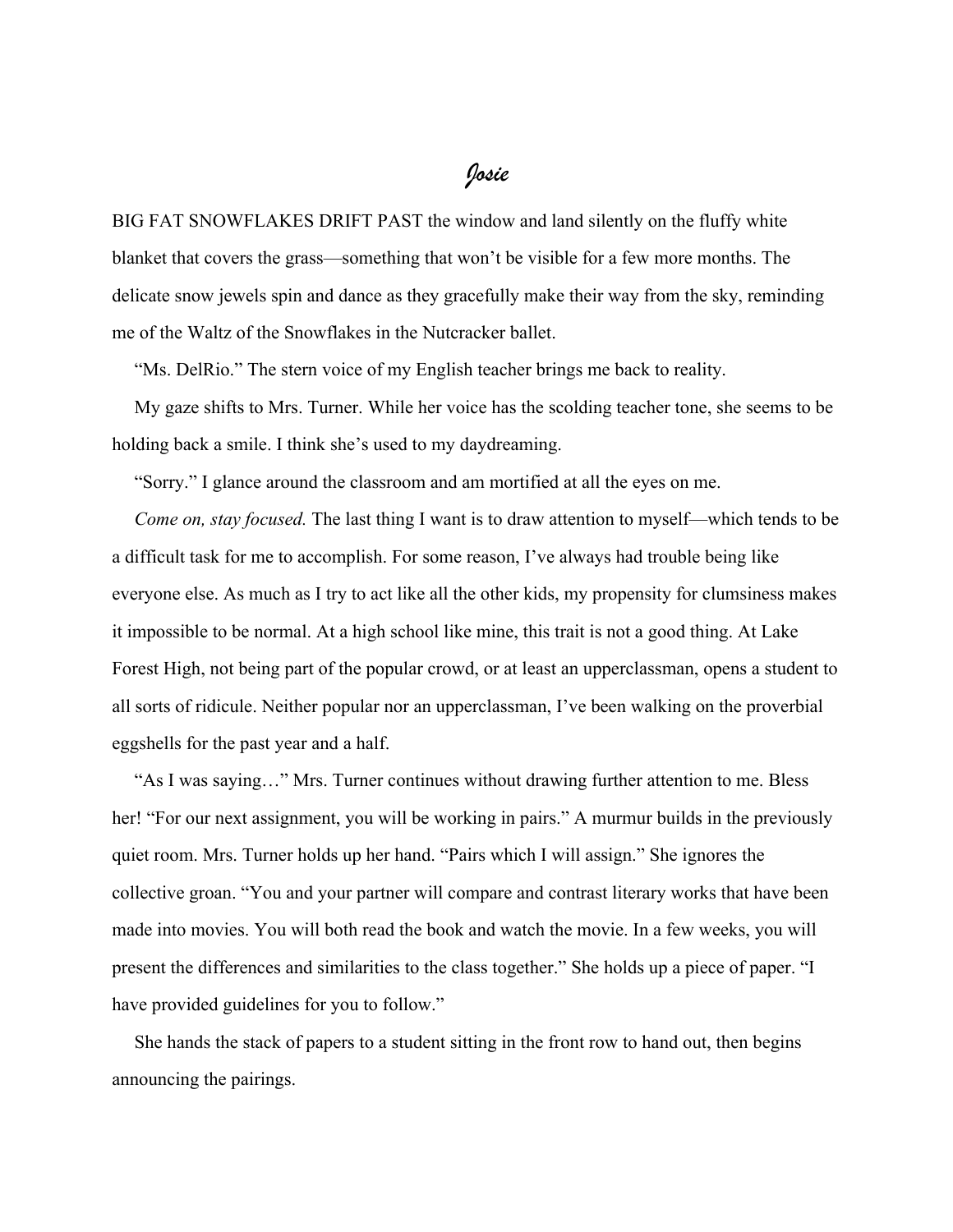*Please say Josie and Liz*. *Please say Josie and Liz.* I don't know why I bother with my internal chant. There's no possible way she would let us work together. Teachers always feel the need to split up friends. But it would be so fun to read a book and watch a movie together. Maybe we could convince her to let us choose *Les Miserables*. I'd love to see that movie again. We could even do a third segment and include the Broadway musical! It would be fantastic!

"Josie…"

I squeeze my eyes shut. *And Liz.*

"…and Ashlyn."

*Noooo.* Please, anyone but her. Ms. Captain of the JV volleyball team is the last person I want to spend time with.

I slump in my seat. It's exhausting to always worry about what I say and do to avoid ridicule from the "in" crowd. Ashlyn is one of the worst, always trying to make a name for herself with the popular upperclassmen.

I glance her way and am greeted with a dramatic eye roll. I feel like returning the gesture but can't risk having her mad at me. I need to stay under the radar for a few more months, until the end of the school year. If I can just make it through the rest of the winter and spring, I will be an upperclassman and my troubles will be over. Or at least, they will lessen.

After class is dismissed, I wait as Liz gathers her books.

She shoots me a sympathetic look. "Tough break getting paired with Ashlyn."

"Yeah. But with my luck, not really surprising."

"Mine isn't much better. Have you ever heard Marshall speak a word? How am I going to get him to discuss a book?"

I follow her out the door. "Why couldn't Mrs. Turner let us work together? It would be so much fun."

"That's the point. Don't you know we're never supposed to have fun doing schoolwork?" She shifts her backpack to her other shoulder. "Hey, did you remember we're assigned to sit and sell tickets to the play during lunch?"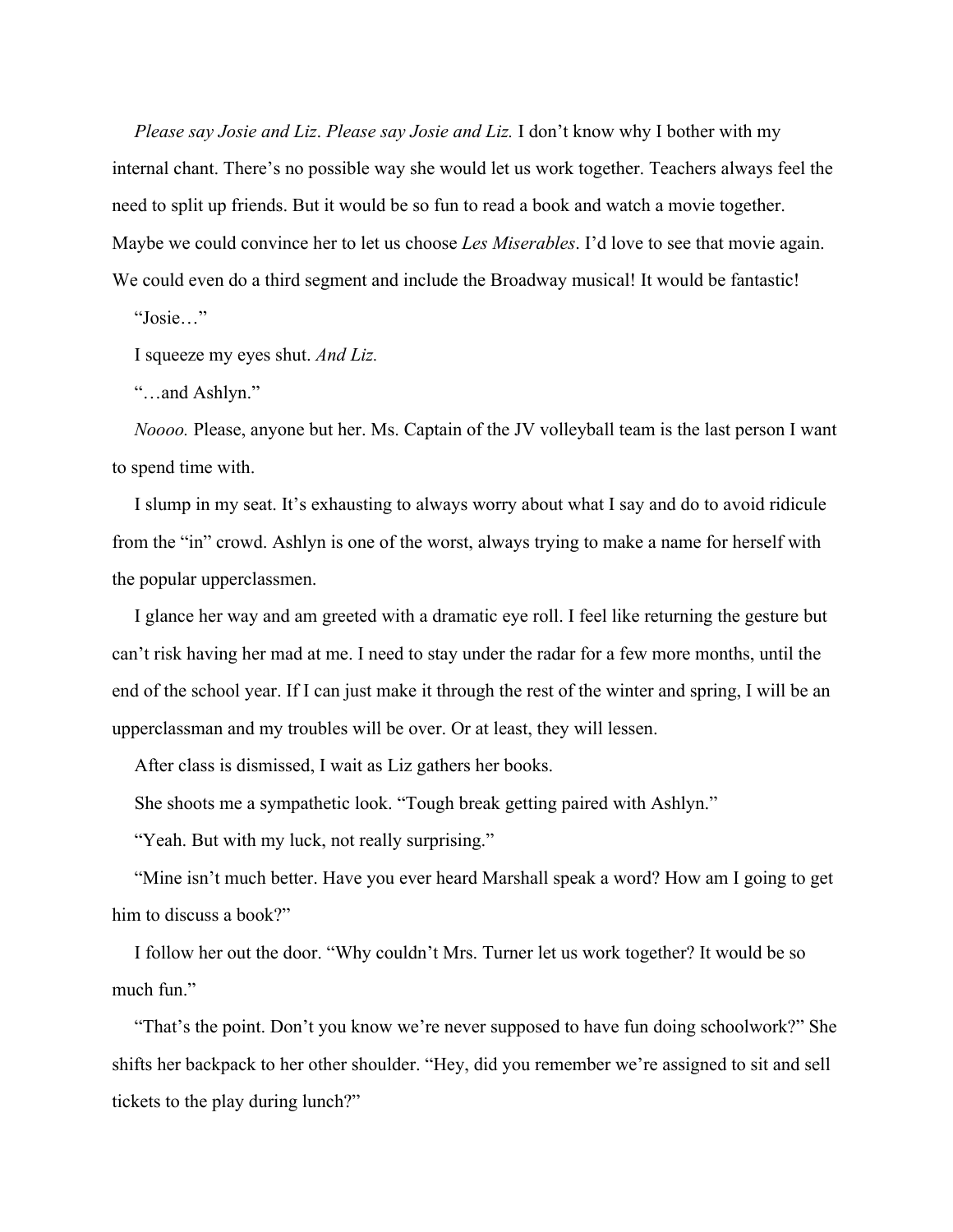"Argh. Can't we just pretend that we tried? No one is going to buy tickets to the show. Trying to sell them at lunchtime is always a waste of time and so embarrassing. I hate how the popular crowd stares at us like we're complete theater nerds."

"We *are* theater nerds."

I shove her shoulder. "No, we are not. We are highly-trained thespians."

"I don't think being musical theater enthusiasts qualifies us as highly-trained."

When we reach the cafeteria, we sidle up to the table that is our impromptu ticket counter.

"Oh, good, you're here. Since tonight is opening night, it would be great if we could fill those seats," perky Katie sing-songs. She thrusts a metal box into my hands. "The tickets are in here, along with forty dollars in change." She narrows her eyes. "All the money better be there when you return it to Mr. Abrams."

"Don't worry, not a penny will be missing. Or added," I mumble.

Katie sweeps out of the cafeteria with her head high, like a princess wearing a tiara. As annoying as she is, I sometimes wish I could be more like her and own my inner theater geekiness—not care what anyone else thinks. I just can't get past my desire to someday be part of the "in" crowd.

"You set up, and I'll grab us some lunch." Liz shuffles toward the food line.

I sigh and settle in for the hour of torture. The chances of someone actually wanting a ticket to our winter play is almost non-existent. The only students who ever show up are those whose teachers promise extra credit for attending. It's a shame too, because *The Curious Savage* is a really great play, but no one other than our family members will ever know.

I plop my backpack on the table, and a stack of flyers sails across the linoleum tiles. Fabulous. I'm contemplating how to pick them all up without anyone noticing when a body blocks my view.

I glance up at my new project partner, Ashlyn. This can't be good.

I venture a cautious greeting. "Hi."

She glances over her shoulder at the scattered papers. "You're a walking menace."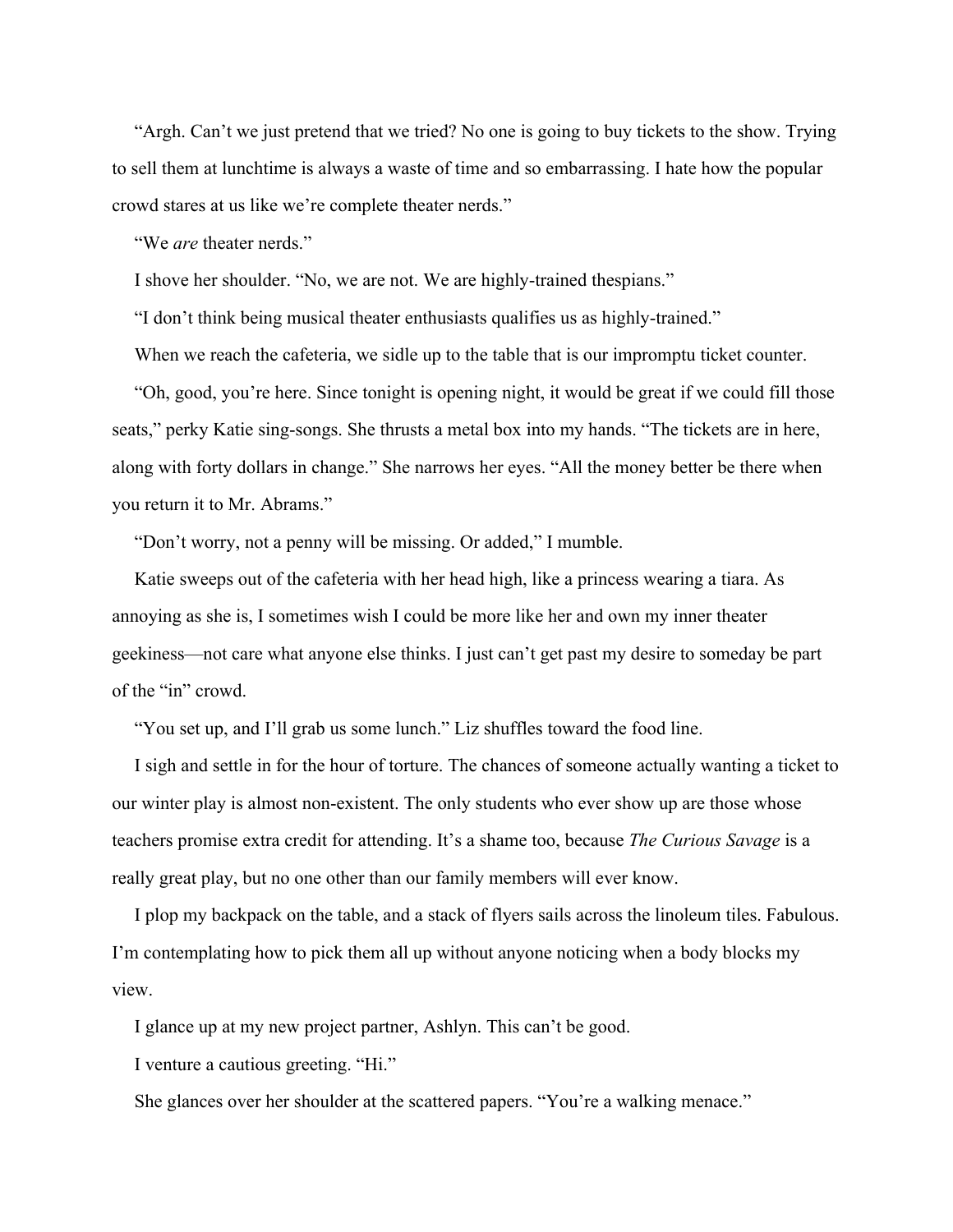I glance around like I have no idea what she's talking about. How does she know I didn't intend to spread the news about our latest production throughout the cafeteria in exactly that way?

She crosses her arms across her designer sweater. "So, we have to work together." From the tone of her voice, it's the worst thing that's ever happened to her. Well, guess what, sister—I'm not thrilled about this arrangement either.

I nod and form a diplomatic response before speaking. "Yeah, I guess we do. How do you want to work this? Should we both read the book on our own then get together to watch the movie? We could each present about one of the aspects."

She glances over her shoulder. Is she hoping none of her popular friends will see her chatting with me? Then she places her hands on the table and leans forward. "I have a different idea. I'm really busy, so why don't you read the book and watch the movie and then tell me about it. Sound good?"

I stare at her icy blue eyes. What I wouldn't give to wipe that smug smirk off her pretty face. But before I have a chance to answer, she links arms with one of the passing basketball players and disappears into a sea of bodies.

When Liz returns with our lunch, she glances at the flyers that cover the floor. "Trying a new advertising method?"

I glance at the trampled papers. "Yeah, maybe we can at least get the janitor to come to the play."

She sets down the tray of food and we bravely pick up the scattered flyers while trying to avoid getting our fingers stepped on. We ignore the looks that are clearly meant to tell us we are pathetic.

With the chore accomplished, we eat our lunches and I fill her in on Ashlyn's visit.

Liz stabs a meatball with her fork. "What a leech. What are you going to do?"

I shrug. "What choice do I have? I can't rock the boat, and she knows it. The popular crowd knows they have all the power around here. Unless I want to risk public humiliation, I will keep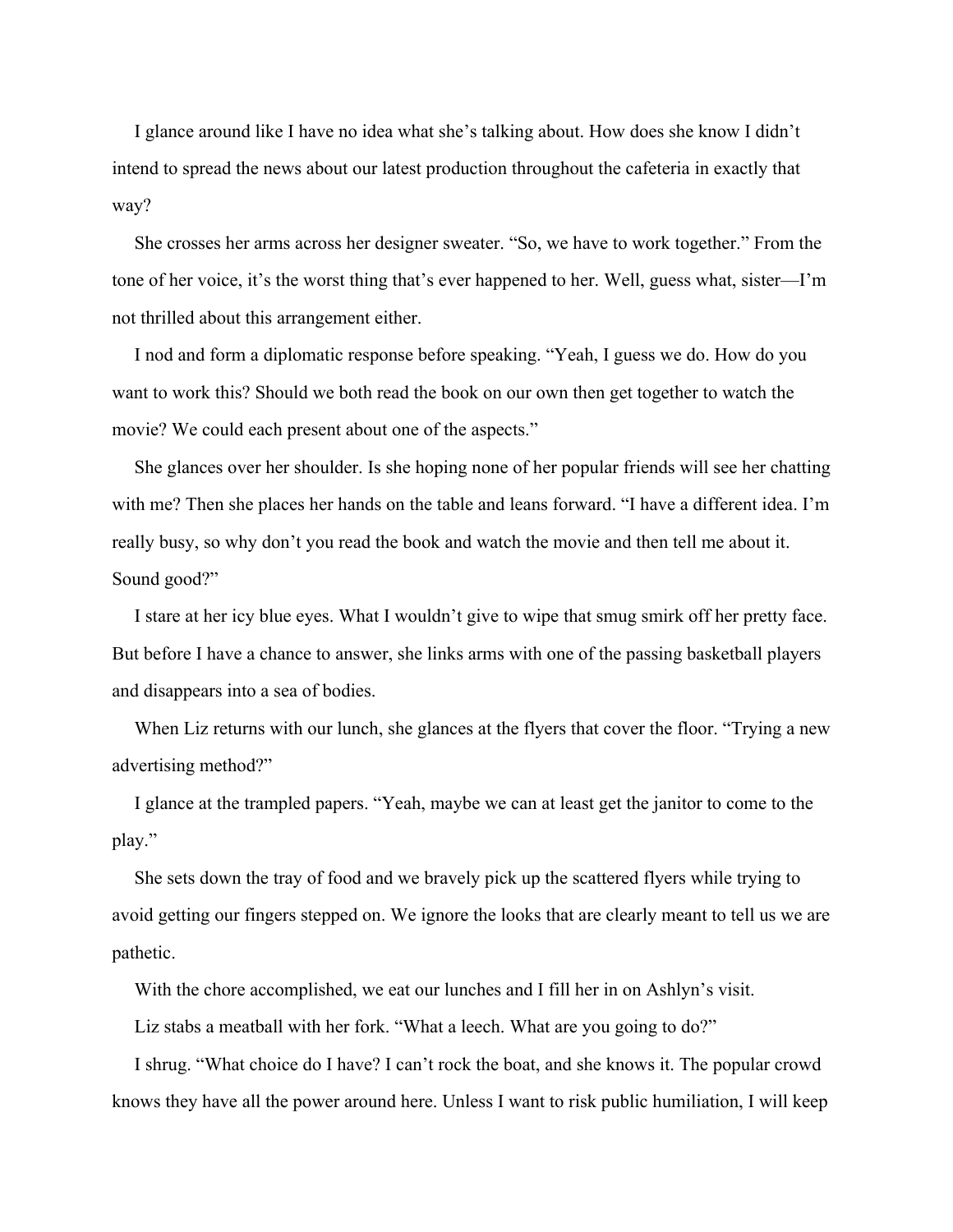my mouth shut."

Liz shakes her head. "I hate that they get away with treating people like dirt. I wish we could just avoid her. She's trouble."

"With a capital T."

"Which rhymes with…wait!" Her hand flies up like she's stopping traffic.

I flinch. It's not like her to leave a musical theater reference incomplete. She must have earthshattering news. "What?"

"I totally forgot to tell you that Mr. Abrams has decided on the spring show!"

"*Oh*." A little chill runs down my spine. Thinking about the next show is always such a thrill. "What did he choose?"

She keeps her mouth shut for a few moments, killing me, but effectively building anticipation. "*The Music Man*."

"Really?" A classic musical. Nice. Finally, some good news. I start thinking about the

characters. "I'm sure Cameron will be cast as Professor Harold Hill."

She rolls her eyes. "Is there even a doubt?"

I elbow her. "I still don't know what you saw in him." Liz and Cameron briefly dated last year during *Guys and Dolls*. He's handsome and has an amazing voice, so he always gets cast as the male lead, even though he too is only a sophomore. Needless to say, it has gone to his head. He's now the poster child for egotistical.

She raises her hand. "I plead temporary insanity."

\* \* \* \*

After lunch, I carry the untouched box of tickets to the theater room.

Mr. Abrams is at his desk, stuffing his face with a sandwich. He nods a greeting while he finishes chewing.

I place my little burden on the corner of his desk. "Here you go."

He swallows. "Thanks. Any buyers?"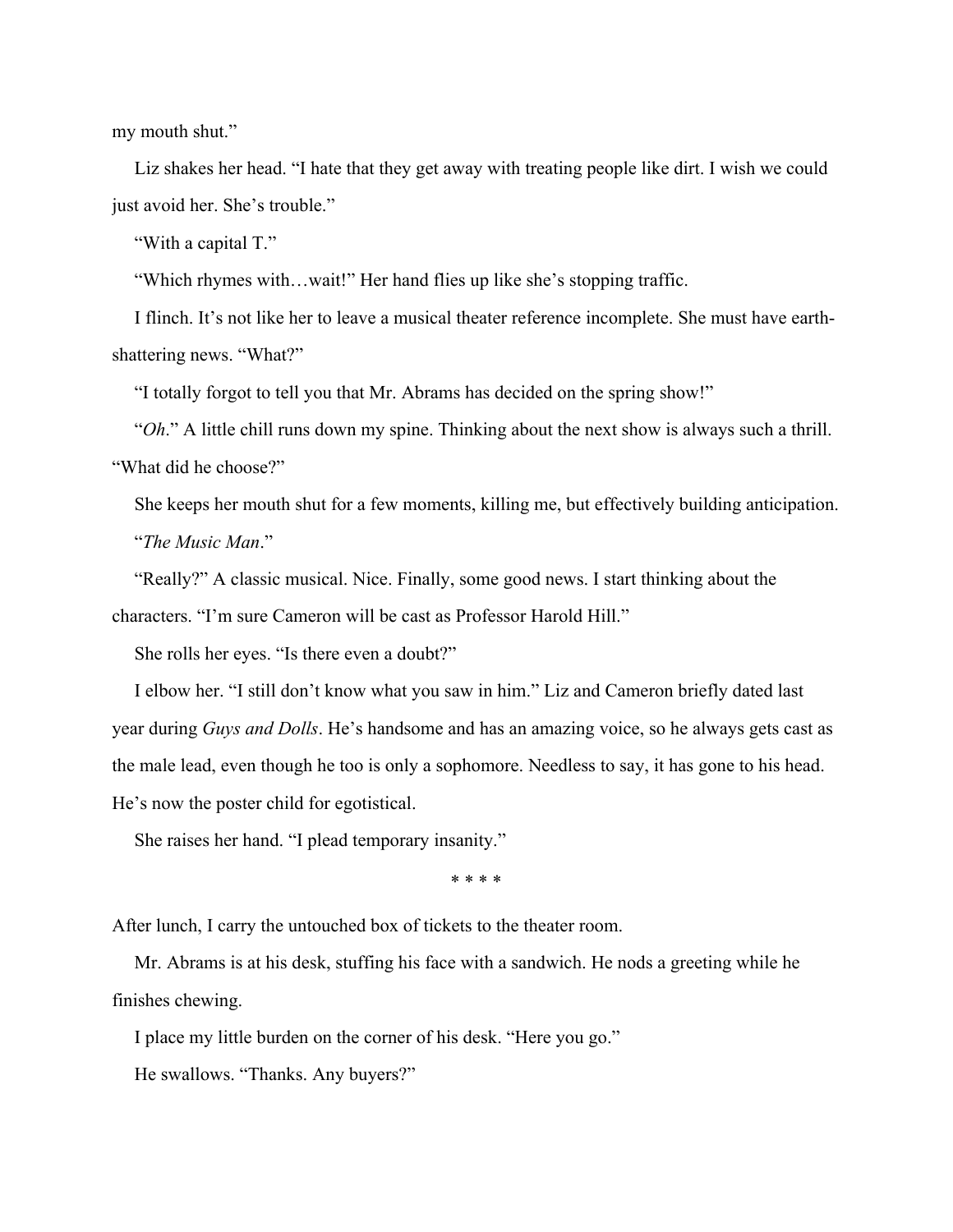I shake my head. "No. Not today." I don't know why he keeps insisting that we even try. All it does is point out to everyone that we are the lowly theater geeks.

"Oh, well, one of these days."

Not likely. "I heard a rumor that the next show will be *The Music Man*."

"Yes. I figured you and Liz would be happy since you two love musicals as much as I do." He smiles. "Auditions will have to be pretty soon, though, since we'll have to work around spring break."

"I guess I'd better start thinking about an audition song."

"Let's get through this week of performances first."

I hear him but my mind is already searching for the perfect song.

He leans back in his chair. "We may need to recruit some kids from the nearby elementary schools to be in Professor Hill's band. Don't you have a little brother? Maybe he and some of his friends could be in the show."

Riley? In a show with me? No possible way. "Theater isn't really his thing. Besides, he's pretty busy with baseball in the spring."

His face twists. "Well, I'm sure we'll find a school that would like to participate. Hey, how's your mom's new book coming along? My nieces really enjoyed her last one."

"New book?" How should I know? Everyone always thinks it's so interesting that my mom's an author. I try not to burst their bubble but it's really not as glamorous as it sounds.

"When I saw her at the holiday showcase, she told me that she has a new book coming out this spring."

"Oh. Maybe. Honestly, when it comes to her books, I kind of zone out. She always has some story she's working on."

He grins. "I would think you'd take more of an interest. From what Liz has said, those books made you a mini celebrity."

I roll my eyes. My mom likes to include my clumsy incidents in her books. My "Josie-isms," as we call them. When I was little, finding myself in her books was kind of cute. My classmates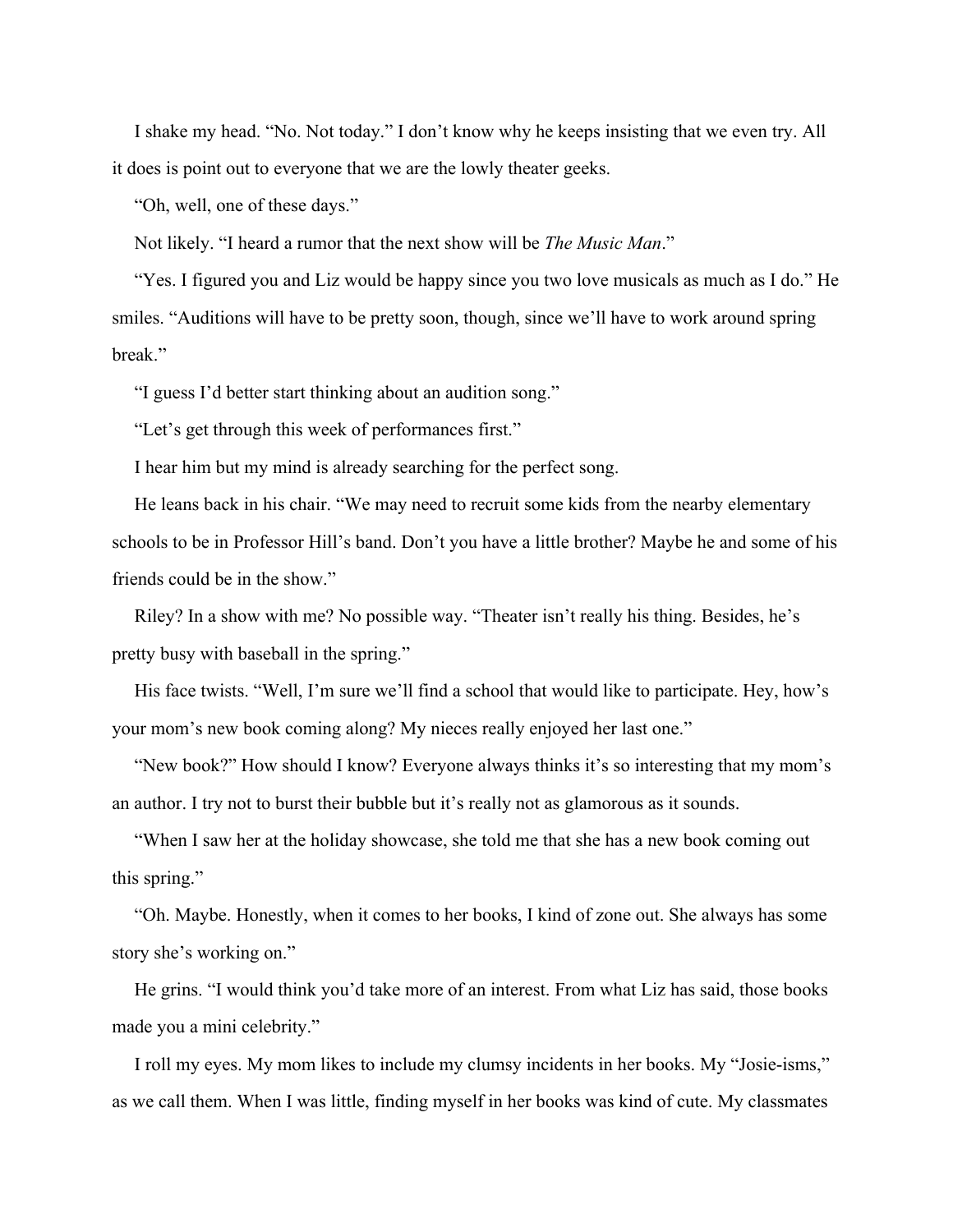loved to scour them to find the sections about me. As I've gotten older, those parts have lost their charm. Luckily, her books are for middle school students. I won't need to worry about any of my high school classmates reading my mother's new novel.

"It sounded like this new story will be a little different than her usual middle-grade books," Mr. Abrams says.

"I doubt that. She has the whole middle-grade angst down pat."

He glances at the clock on the wall. "Aren't you going to be late for class?"

"I'm counting on it. I have gym next."

"I wouldn't want to stand in the way of your physical education." He pulls out a pad of tardy slips and scribbles my name on one.

I really don't understand the point of gym class. I get plenty of exercise dancing in all our shows. I'd like to see those P.E. teachers try the tap routine that we learned for the fall production. It took months of practice and was much more physically demanding than the stupid games we play in gym. Seriously, what skills does dodge ball teach?

Mr. Abrams hands me a piece of paper. "Here you go."

I reluctantly take it. "Gee, thanks."

"See you in a few hours for opening night."

I drag my feet on my way to the gym. My mind shifts to the new show.

*The Music Man*. That show has some great parts. I'll need the perfect song for my audition. I hum a possibility as I walk through the empty gym. Yes, that one might work well. Would I make more of an impression if I added a little choreography? I twirl across the basketball court toward the locker rooms.

The tune playing in my head reaches the song's climax. I end the dance with a high kick and throw my arms out in a final dramatic gesture. *Oops!* My shoe sails through the air. That's when I notice I'm not alone. Pure horror fills me as my adorable ballet flat floats like a graceful leaf to the floor, where it lands in front of three of the cutest members of the baseball team. The expressions range from Scotty's look of fear, to Chase's pure contempt, and Ryan's amused grin.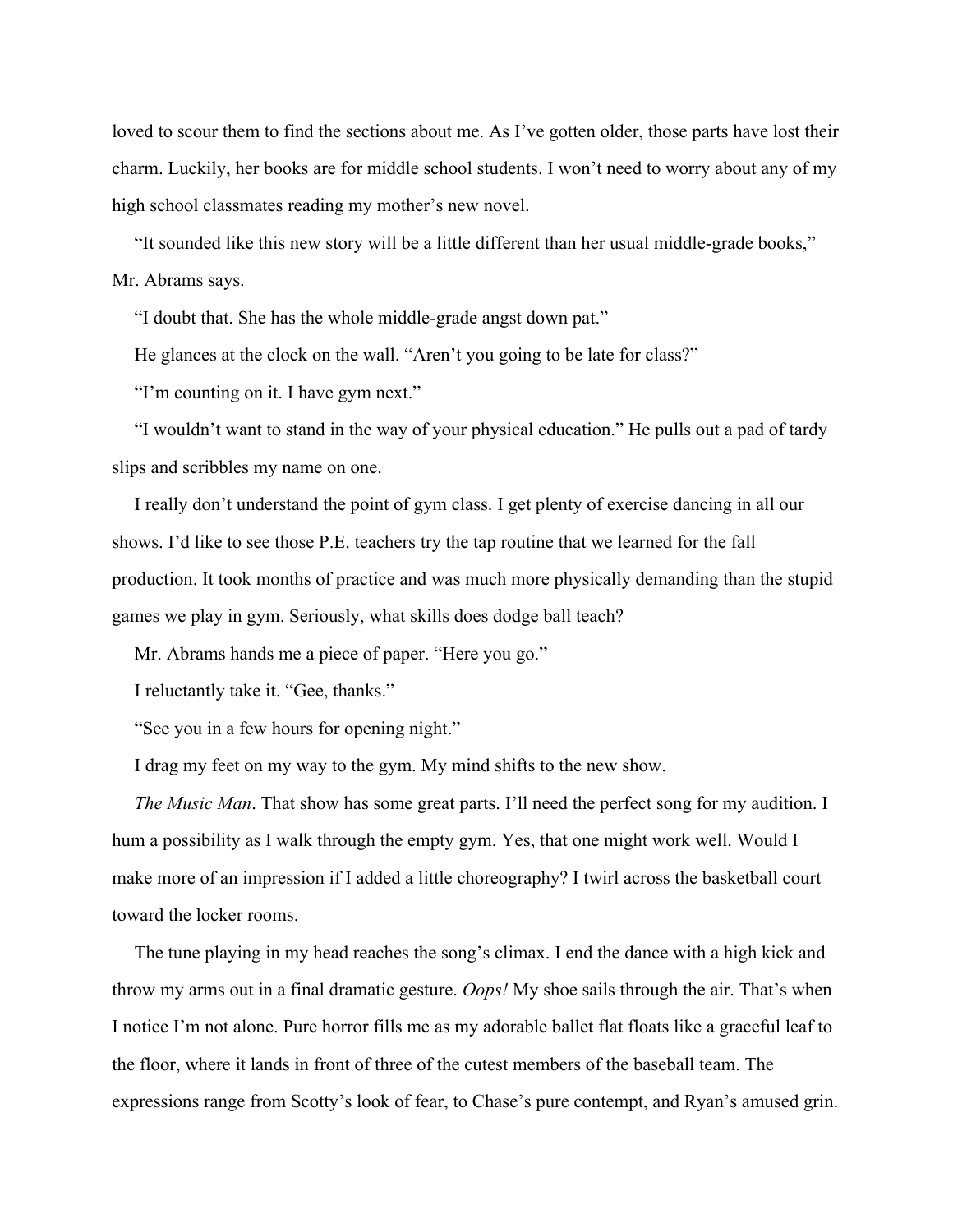If only I could exit stage left right about now. Totally humiliated, I retrieve my shoe.

"Sorry." I shoot them a little smile then scurry away. My stomach clenches. Why can't I just act normal? Why is that such a challenge for me? How will I ever fit in with the cool kids when I do dumb stuff like this? *Come on Josie, just hang in there for a few more months. Then you'll be an upperclassman and things will be better.*

Gym class is humiliating, as always. I'm picked last for the basketball game. Then I trip over my own feet and land on my face. Will this day never be over? I'm so frustrated and exhausted. At least tonight will be fun. Being on stage is the only time lately that I feel like myself.

Leaving the gym, I plod through the Commons and move past the Community table, where people share items they no longer want. At a glance, I spot the usual books and other such items. But a brown, velvety bag catches my eye, and I veer closer to take a look. A note is attached to the bag. I pick it up and read: *If you're in need of an extra blessing, the contents of this bag may be for you.*

Hmm…

I reach for the bag. An extra blessing sounds pretty fantastic right about now.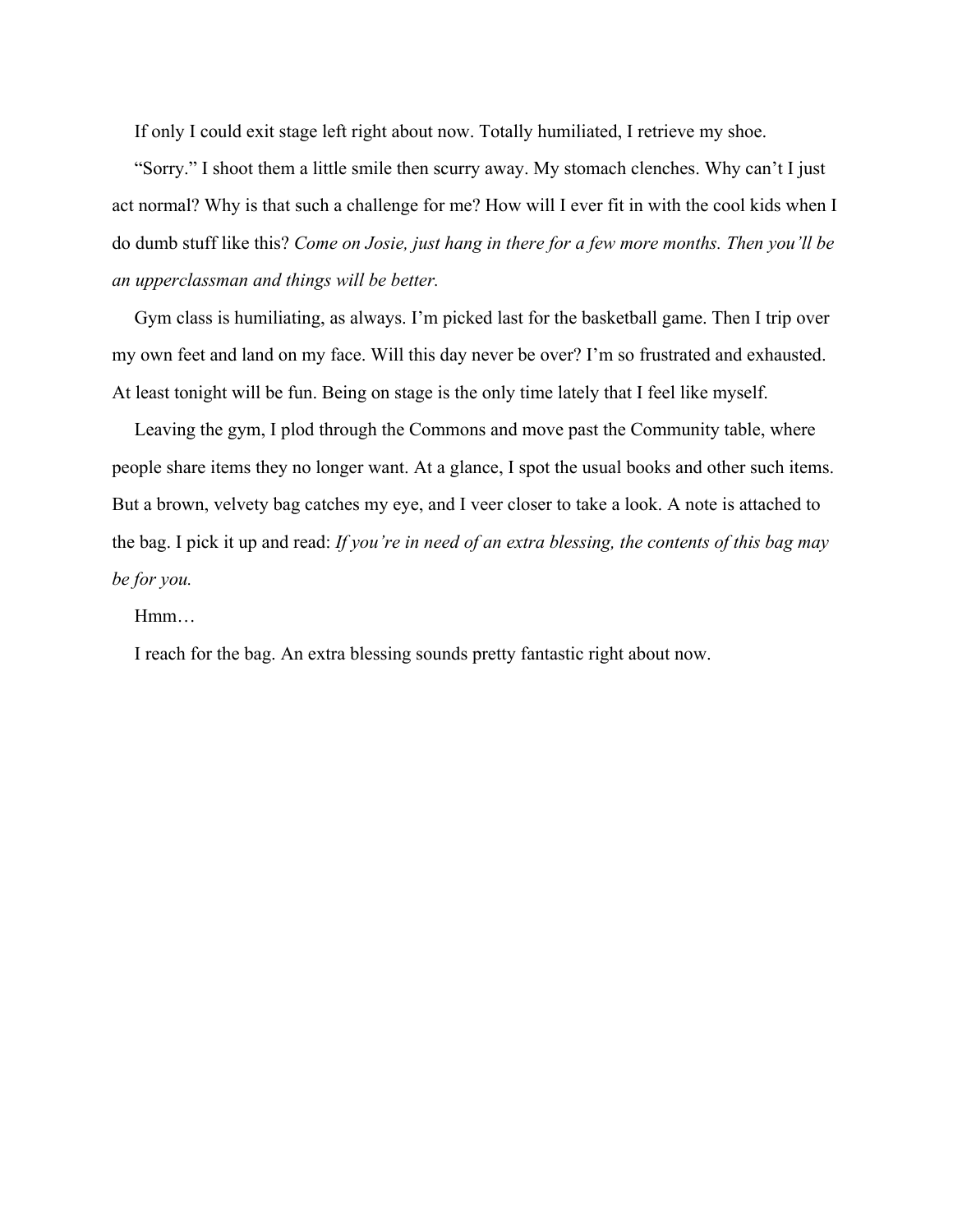I hope you enjoyed this short story. If you are interested in more adventures with these characters, please check out the following stories:

# *The Perfect Blindside*

Fresh off a championship medal, Jake Taylor's parents have dragged him to a middle-of-nowhere town in Colorado, far from where he wants to be. Smart and savvy, Sophie has spent the summer before her junior year of high school avidly following Jake Taylor in every article she can find, but now she sees the "truth" behind the story — he's really just a jerk. When the only thing they can see is each other's flaws, how can Jake and Sophie work together to figure out what's really been happening at the abandoned silver mine? Follow Sophie and Jake into secret tunnels as they unravel the mystery and challenge each other to become who God wants them to be.

# *An Unexpected Role*

The devastation of a ruined summer.

The gift of a second chance.

Can Josie learn the lessons she needs in order to discover her true self?

After a humiliating event and overwhelming peer pressure, 16-year-old Josie flees her home to spend the summer with her Aunt on a South Carolina island. Her fresh start turns into the summer of her dreams as friendships grow, romance blossoms, and a series of thefts surround her with excitement. However, when tragedy strikes someone close to her, Josie realizes there are more important things than her reputation. As she sets out to solve the mystery she has become entangled in, she not only realizes the importance of relying on her faith but along the way also discovers who God wants her to be.

# *Unlikely Witnesses*

When four friends vacation together in the Colorado Rockies, they expect a week of hiking, biking, and rafting – not being interrogated by the FBI.

Between Josie's mishaps, Jake's celebrity status, and Sophie and Ryan's friendly feud, their peaceful family vacation turns into a comedic adventure. But, when these four teens stumble upon a mystery, things become downright dangerous.

The fun and intrigue of this short story is paired with a reminder that if we live our lives as Christians, we never know when we might be a witness for Christ.

# *Secrets: Visible and Invisible*

An old tale of murder and forbidden love leads to a modern-day treasure hunt for four teens helping at a summer camp.